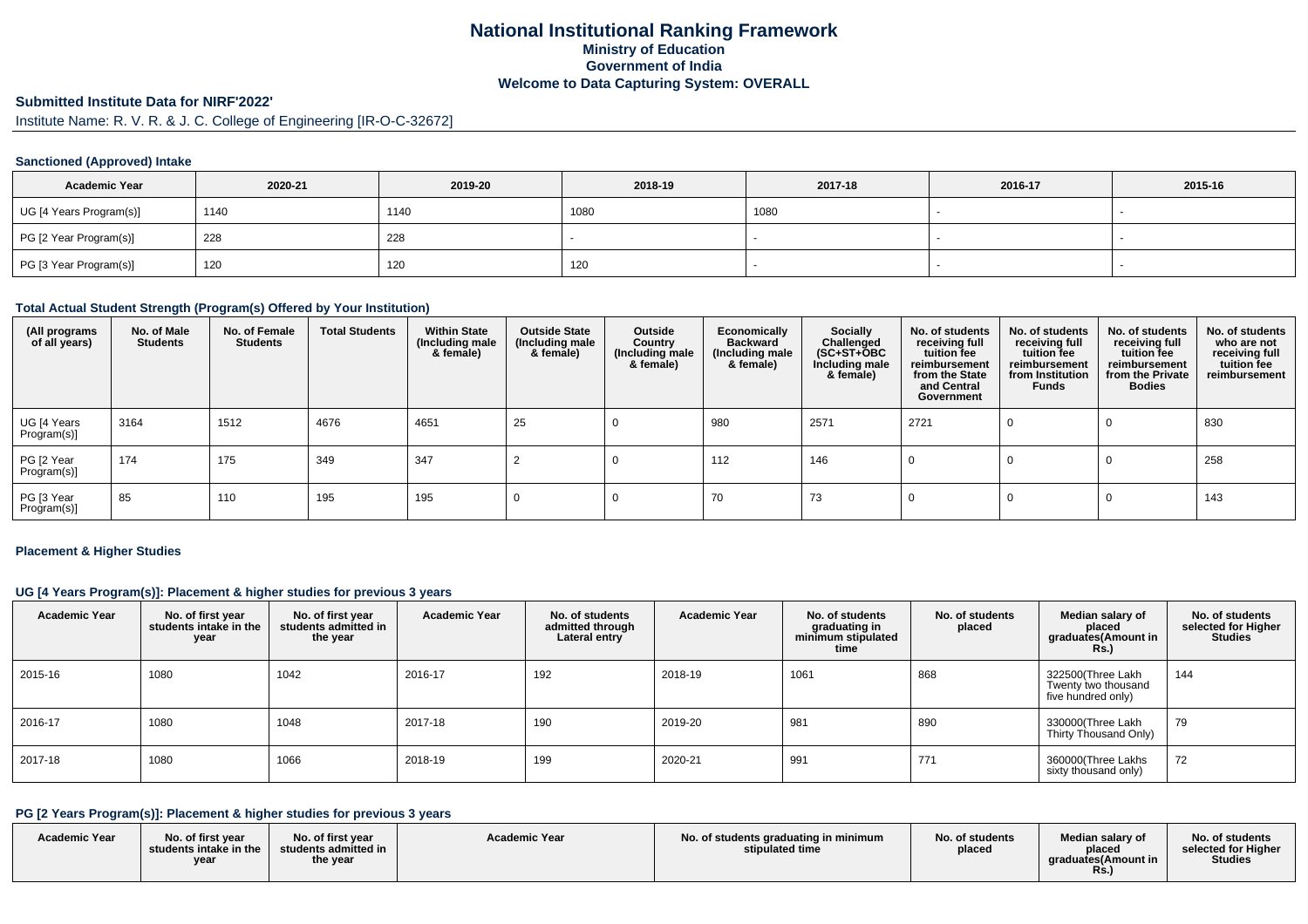| 2017-18 | 228 | 192 | 2018-19 | 160 | 88  | 280000 Two Lakh<br>Eighty Thousand)          |  |
|---------|-----|-----|---------|-----|-----|----------------------------------------------|--|
| 2018-19 | 228 | 183 | 2019-20 | 144 | -61 | 280000(Two Lakh<br>Eighty Thousand only)     |  |
| 2019-20 | 228 | 155 | 2020-21 | 123 | 19  | 275000(Two Lakh<br>Seventỳ Five<br>Thousand) |  |

# **PG [3 Years Program(s)]: Placement & higher studies for previous 3 years**

| <b>Academic Year</b> | No. of first year<br>students intake in the<br>year | No. of first year<br>students admitted in<br>the year | <b>Academic Year</b> | No. of students<br>admitted through<br>Lateral entry | <b>Academic Year</b> | No. of students<br>graduating in<br>minimum stipulated<br>time | No. of students<br>placed | Median salary of<br>placed<br>graduates(Amount in<br><b>Rs.</b> ) | No. of students<br>selected for Higher<br><b>Studies</b> |
|----------------------|-----------------------------------------------------|-------------------------------------------------------|----------------------|------------------------------------------------------|----------------------|----------------------------------------------------------------|---------------------------|-------------------------------------------------------------------|----------------------------------------------------------|
| 2016-17              | 120                                                 | 96                                                    | 2017-18              |                                                      | 2018-19              | 83                                                             | 19                        | 350000(Three Lakh<br>Fifty Thousand)                              | $\mathbf 0$                                              |
| 2017-18              | 120                                                 | 92                                                    | 2018-19              |                                                      | 2019-20              | 68                                                             |                           | 350000(Three Lakh<br>Fifty thousand)                              | $\mathbf 0$                                              |
| 2018-19              | 120                                                 | 65                                                    | 2019-20              |                                                      | 2020-21              | 60                                                             | $\mathbf{I}$              | 353000(Three Lakh<br>Fifty Three THousand)                        | $\overline{0}$                                           |

### **Ph.D Student Details**

| Ph.D (Student pursuing doctoral program till 2020-21 Students admitted in the academic year 2020-21 should not be entered here.) |                                                                                                                                  |         |                       |  |  |  |  |
|----------------------------------------------------------------------------------------------------------------------------------|----------------------------------------------------------------------------------------------------------------------------------|---------|-----------------------|--|--|--|--|
|                                                                                                                                  |                                                                                                                                  |         | <b>Total Students</b> |  |  |  |  |
| Full Time                                                                                                                        |                                                                                                                                  | 13      |                       |  |  |  |  |
| Part Time                                                                                                                        |                                                                                                                                  | 281     |                       |  |  |  |  |
| No. of Ph.D students graduated (including Integrated Ph.D)                                                                       |                                                                                                                                  |         |                       |  |  |  |  |
|                                                                                                                                  | 2020-21                                                                                                                          | 2019-20 | 2018-19               |  |  |  |  |
| Full Time                                                                                                                        |                                                                                                                                  |         |                       |  |  |  |  |
| Part Time                                                                                                                        | 27                                                                                                                               | 24      | 22                    |  |  |  |  |
|                                                                                                                                  | PG (Student pursuing MD/MS/DNB program till 2020-21 Students admitted in the academic year 2021 - 22 should not be entered here) |         |                       |  |  |  |  |
|                                                                                                                                  | Number of students pursuing PG (MD/MS/DNB) program                                                                               |         | 0                     |  |  |  |  |
|                                                                                                                                  | No. of students Graduating in PG (MD/MS/DNB) program                                                                             |         |                       |  |  |  |  |
| 2020-21                                                                                                                          | 2019-20                                                                                                                          | 2018-19 |                       |  |  |  |  |
| 0                                                                                                                                | U                                                                                                                                | 0       |                       |  |  |  |  |

#### **Online Education**

| 1. Does all programs/courses were completed on time.                | No                                                                                                                                                                                                                                                                                                                                                                                                                                                                                                                                                                                                                                                                                                                                                                                                                   |
|---------------------------------------------------------------------|----------------------------------------------------------------------------------------------------------------------------------------------------------------------------------------------------------------------------------------------------------------------------------------------------------------------------------------------------------------------------------------------------------------------------------------------------------------------------------------------------------------------------------------------------------------------------------------------------------------------------------------------------------------------------------------------------------------------------------------------------------------------------------------------------------------------|
| 2. Measures taken to complete the syllabus of courses and programs. | . •Course work for I, II, III and IV year students were conducted online from 15-04-2021 onwards till was completion of syllabus.<br>College was closed from 15-04-2021 to 6-6-2021.<br>• From June 2021 onwards second series of internal examinations were conducted online.<br>•Semester end examinations were conducted offline mode from 11-07-2021 to for IV year Eighth Semester and followed by I<br>Year First Semester, III year Sixth Semester and II Year Fourth Semester and MTech, MBA & MCA<br>•Semester end examination process was conducted offline from 11-07-2021 onwards and completed by August, 2021 with<br>different schedules for II, III and IV year of B.Tech, MTech, MBA & MCA by taking all safety measures in hostels and examination  <br>halls due to COVID-19 pandemic situations. |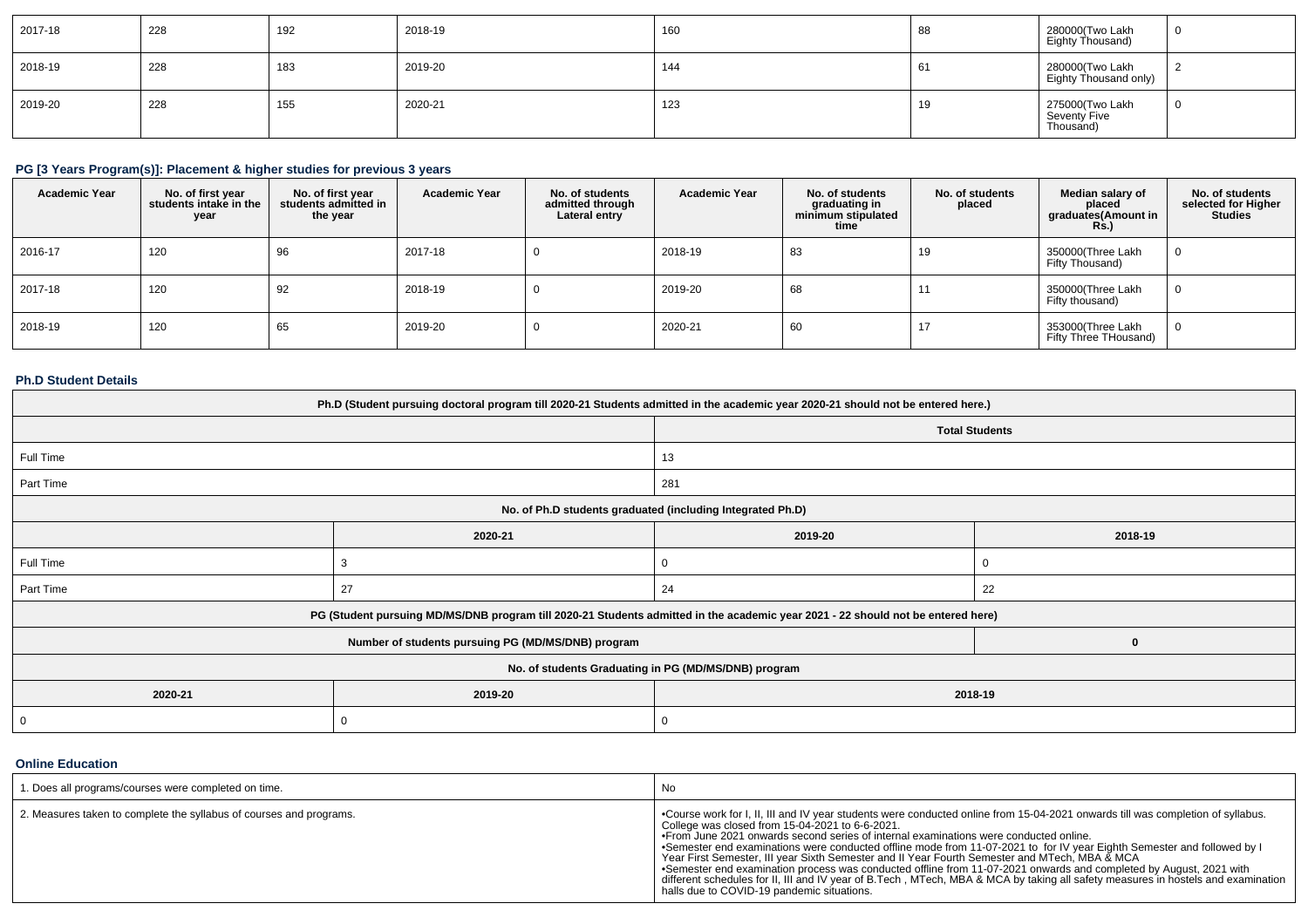| 3. The period of delay in completion of syllabus (in months).                                   |                                                                                       |                                                                                                                                  |  |  |  |
|-------------------------------------------------------------------------------------------------|---------------------------------------------------------------------------------------|----------------------------------------------------------------------------------------------------------------------------------|--|--|--|
| 4. The period of delay in conducting exams (in months).                                         |                                                                                       |                                                                                                                                  |  |  |  |
| <b>Portal Name</b>                                                                              | No. of students offered online courses which have credit<br>transferred to transcript | Total no. of online courses which have credit transferred<br>Total no. of credits transferred to transcript<br>to the transcript |  |  |  |
| Swayam                                                                                          | 1214                                                                                  | 238                                                                                                                              |  |  |  |
| 5. No. of courses developed and available online on Swayam platform by your institution faculty |                                                                                       |                                                                                                                                  |  |  |  |

## **Financial Resources: Utilised Amount for the Capital expenditure for previous 3 years**

| <b>Academic Year</b>                                                                                 | 2020-21                                                                                    | 2019-20                                                                                      | 2018-19                                                                                         |  |  |  |  |
|------------------------------------------------------------------------------------------------------|--------------------------------------------------------------------------------------------|----------------------------------------------------------------------------------------------|-------------------------------------------------------------------------------------------------|--|--|--|--|
|                                                                                                      | <b>Utilised Amount</b>                                                                     | <b>Utilised Amount</b>                                                                       | <b>Utilised Amount</b>                                                                          |  |  |  |  |
| Annual Capital Expenditure on Academic Activities and Resources (excluding expenditure on buildings) |                                                                                            |                                                                                              |                                                                                                 |  |  |  |  |
| Library                                                                                              | 2792815 (Twenty seven lakhs ninety two thousand eight<br>hundred and fifteen)              | 3436363 (Thirty four lakhs thirty six thousand three hundred<br>and sixty three)             | 4297434 (Forty two lakhs ninety seven thousand four hundred<br>and thirty four)                 |  |  |  |  |
| New Equipment for Laboratories                                                                       | 18627342 (One crore eighty six lakhs twenty seven thousand<br>three hundred and forty two) | 13351382 (One crore thirty three lakhs fifty one thousand three<br>hundred and eighty two)   | 7260189 (Seventy two lakhs sixty thousand one hundred and<br>eighty nine)                       |  |  |  |  |
| <b>Engineering Workshops</b>                                                                         | 232590 (Two lakhs thirty two thousand five hundred and<br>ninety)                          | 698081 (Six Lakhs Ninety Eight Thousands and Eighty One)                                     | 743185 (Seven lakhs forty three thousand one hundred and<br>eighty five)                        |  |  |  |  |
| Other expenditure on creation of Capital Assets (excluding<br>expenditure on Land and Building)      | 9721206 (Ninety seven lakhs twenty one thousand two<br>hundred and six)                    | 13745835 (One crore thirty seven lakhs forty five thousand<br>eight hundred and thirty five) | 37581348 (Three crores seventy five lakhs eighty one<br>thousand three hundred and forty eight) |  |  |  |  |

#### **Financial Resources: Utilised Amount for the Operational expenditure for previous 3 years**

| Academic Year                                                                                                                                                                                  | 2020-21                                                                                           | 2019-20                                                                                       | 2018-19                                                                                         |  |  |  |  |
|------------------------------------------------------------------------------------------------------------------------------------------------------------------------------------------------|---------------------------------------------------------------------------------------------------|-----------------------------------------------------------------------------------------------|-------------------------------------------------------------------------------------------------|--|--|--|--|
|                                                                                                                                                                                                | <b>Utilised Amount</b>                                                                            | <b>Utilised Amount</b>                                                                        | <b>Utilised Amount</b>                                                                          |  |  |  |  |
| <b>Annual Operational Expenditure</b>                                                                                                                                                          |                                                                                                   |                                                                                               |                                                                                                 |  |  |  |  |
| Salaries (Teaching and Non Teaching staff)                                                                                                                                                     | 294322651 (Twenty nine crores forty three lakhs twenty two<br>thousand six hundred and fifty one) | 291373650 (Twenty nine crores thirteen lakhs seventy three<br>thousand six hundred and fifty) | 271806894 (Twenty seven crores eighteen lakhs six thousand<br>eight hundred and ninety four)    |  |  |  |  |
| Maintenance of Academic Infrastructure or consumables and<br>other running expenditures(excluding maintenance of hostels<br>and allied services, rent of the building, depreciation cost, etc) | 86778242 (Eight crores sixty seven lakhs seventy eight<br>thousand two hundred and forty two)     | 86113034 (Eight crores sixty one lakhs thirteen thousand and<br>thirty four)                  | 84427533 (Eight crores forty four lakhs twenty seven thousand<br>five hundred and thirty three) |  |  |  |  |
| Seminars/Conferences/Workshops                                                                                                                                                                 | 470037 (Four lakhs seventy thousand and thirty seven)                                             | 1457583 (Fourteen lakhs fifty seven thousand five hundred and<br>eighty three)                | 1865096 (Eighteen lakhs sixty five thousand and ninety six)                                     |  |  |  |  |

#### **IPR**

| Calendar year            | 2020 | 2019 | 2018 |
|--------------------------|------|------|------|
| No. of Patents Published | -40  |      |      |
| No. of Patents Granted   |      |      |      |

### **Sponsored Research Details**

| <b>Financial Year</b>           | 2020-21 | 2019-20 | 2018-19 |
|---------------------------------|---------|---------|---------|
| Total no. of Sponsored Projects |         |         |         |
| Total no. of Funding Agencies   |         | . .     |         |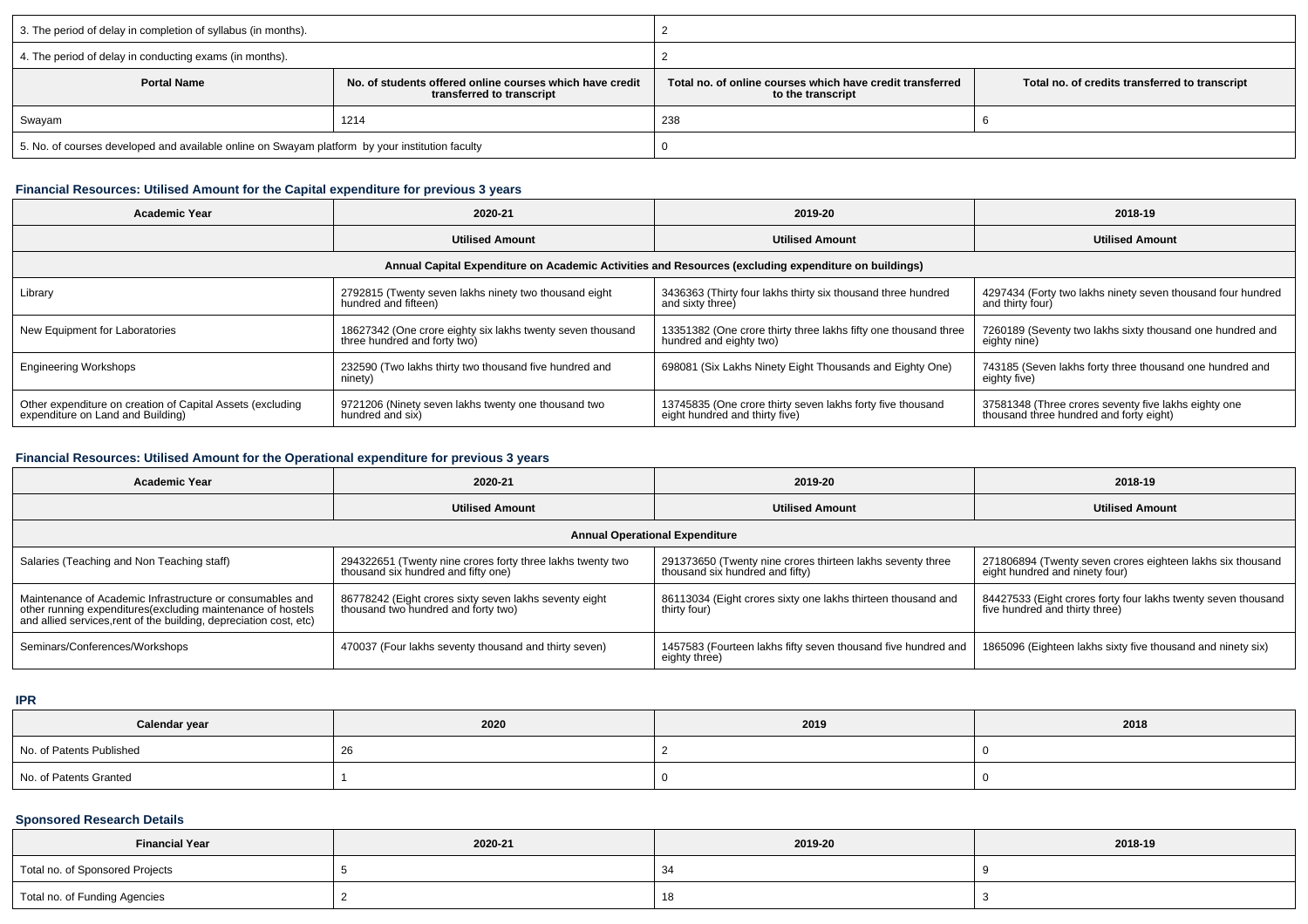| Total Amount Received (Amount in Rupees) | 2290000                                    | 12922000                                             | 2904000                              |  |
|------------------------------------------|--------------------------------------------|------------------------------------------------------|--------------------------------------|--|
| Amount Received in Words                 | v Two Lakhs Ninety Thousand Only<br>Twentv | One Crore Twenty Nine Lakhs Twenty Two Thousand Only | Twenty Nine Lakhs Four Thousand only |  |

#### **Consultancy Project Details**

| <b>Financial Year</b><br>2020-21         |                                                       | 2019-20                                         | 2018-19                                                                   |  |
|------------------------------------------|-------------------------------------------------------|-------------------------------------------------|---------------------------------------------------------------------------|--|
| Total no. of Consultancy Projects        | 197                                                   | 380                                             | 427                                                                       |  |
| Total no. of Client Organizations        | 161                                                   | 207                                             | 203                                                                       |  |
| Total Amount Received (Amount in Rupees) | 505920                                                | 11156809                                        | 1411522                                                                   |  |
| Amount Received in Words                 | Five Lakhs Five thousand Nine Hundred and Twenty Only | One Crore Eleven Lakhs Fifty Six thousand Eight | Fourteen Lakhs Eleven Thousands and Five Hundred and<br><b>Twenty Two</b> |  |

## **Executive Development Program/Management Development Programs**

| <b>Financial Year</b>                                                             | 2020-21 | 2019-20 | 2018-19 |
|-----------------------------------------------------------------------------------|---------|---------|---------|
| Total no. of Executive Development Programs/ Management<br>Development Programs   | - 0     |         |         |
| Total no. of Participants                                                         |         |         |         |
| Total Annual Earnings (Amount in Rupees)(Excluding Lodging<br>& Boarding Charges) | - 0     |         |         |
| Total Annual Earnings in Words                                                    | Zero    | Zero    | Zero    |

# **PCS Facilities: Facilities of physically challenged students**

| 1. Do your institution buildings have Lifts/Ramps?                                                                                                         | Yes, more than 80% of the buildings |
|------------------------------------------------------------------------------------------------------------------------------------------------------------|-------------------------------------|
| 2. Do your institution have provision for walking aids, including wheelchairs and transportation from one building to another for<br>handicapped students? | Yes                                 |
| 3. Do your institution buildings have specially designed toilets for handicapped students?                                                                 | Yes, more than 80% of the buildings |

### **Accreditation**

#### **NBA Accreditation**

| 1. Does your institute have a valid NBA Accreditation? |                                                                                            | <b>YES</b>                    |                             |  |  |  |
|--------------------------------------------------------|--------------------------------------------------------------------------------------------|-------------------------------|-----------------------------|--|--|--|
|                                                        | Total number of programs (whose two batches have passed out) in the institution/department | Number of programs accredited |                             |  |  |  |
|                                                        |                                                                                            |                               |                             |  |  |  |
| Name of the accredited program                         | Valid from                                                                                 | Valid upto                    | <b>Accreditation Status</b> |  |  |  |
| <b>Mechanical Engineering</b>                          | 04-10-2021                                                                                 | 30-06-2024                    | Accredited for 3 years      |  |  |  |
| Computer Science and Engineering                       | 04-10-2021                                                                                 | 30-06-2024                    | Accredited for 3 years      |  |  |  |
| <b>Electrical and Electronics Engineering</b>          | 04-10-2021                                                                                 | 30-06-2024                    | Accredited for 3 years      |  |  |  |
| <b>Chemical Engineering</b>                            | 04-10-2021                                                                                 | 30-06-2024                    | Accredited for 3 years      |  |  |  |
| Information Technology                                 | 04-10-2021                                                                                 | 30-06-2024                    | Accredited for 3 years      |  |  |  |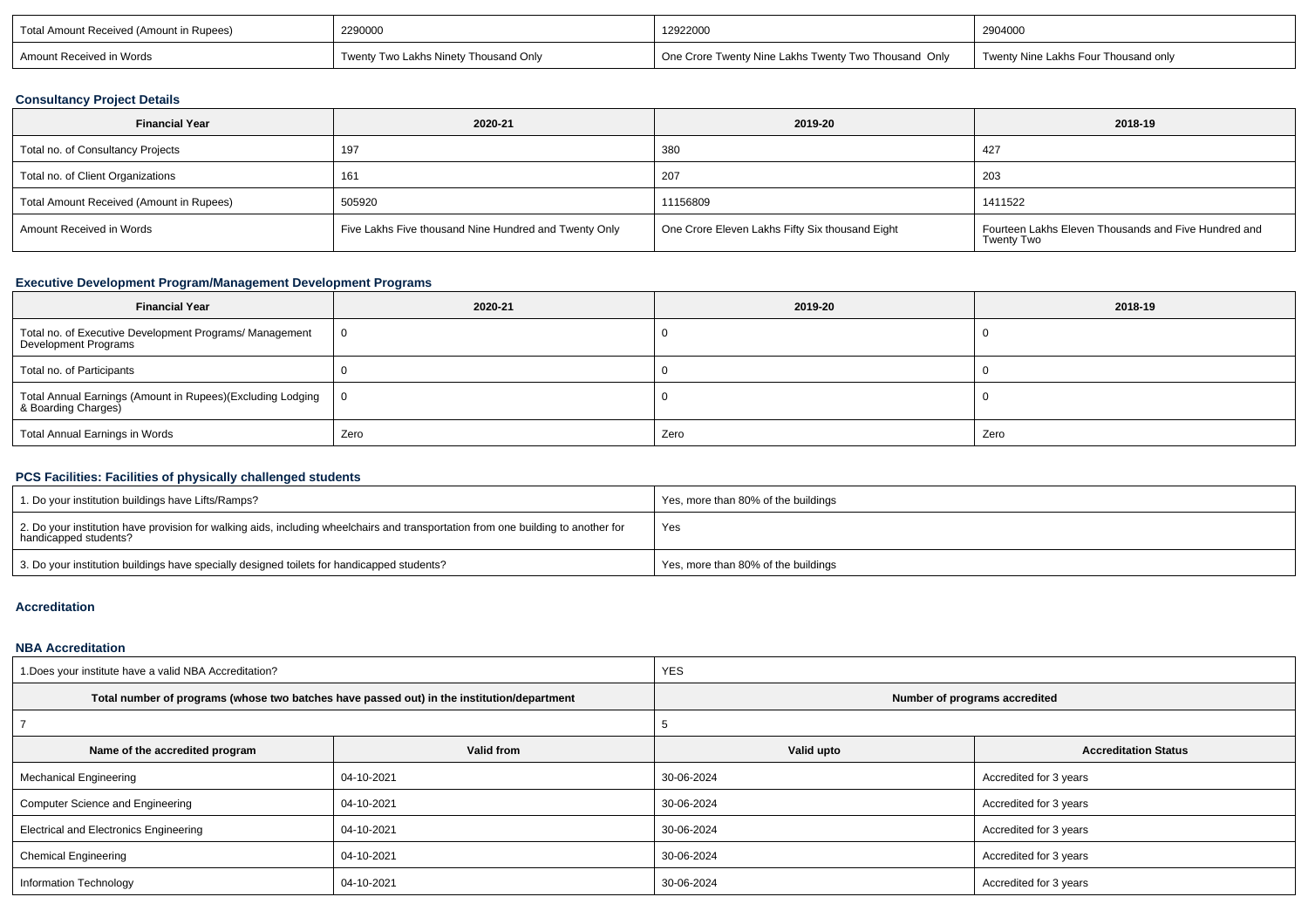#### **NAAC Accreditation**

| 1. Does your institute have a valid NAAC Accreditation? |            | <b>YES</b>                |      |  |  |
|---------------------------------------------------------|------------|---------------------------|------|--|--|
| Valid from                                              |            | <b>CGPA</b><br>Valid upto |      |  |  |
| 23-02-2021                                              | 22-02-2026 |                           | 3.30 |  |  |

#### **Faculty Details**

| Srno            | Name                                       | Age | Designation                                         | Gender | Qualification | <b>Experience (In</b><br>Months) | <b>Currently working</b><br>with institution? | <b>Joining Date</b> | <b>Leaving Date</b>      | <b>Association type</b> |
|-----------------|--------------------------------------------|-----|-----------------------------------------------------|--------|---------------|----------------------------------|-----------------------------------------------|---------------------|--------------------------|-------------------------|
| $\overline{1}$  | K SUJATHA                                  | 48  | Assistant Professor                                 | Female | Ph.D          | 204                              | Yes                                           | 09-07-2018          | $\overline{\phantom{a}}$ | Regular                 |
| $\overline{2}$  | <b>ALAPARTHI</b><br><b>MUDDU</b>           | 33  | <b>Assistant Professor</b>                          | Male   | Ph.D          | 25                               | Yes                                           | 01-11-2019          | $\overline{\phantom{a}}$ | Regular                 |
| 3               | <b>ALAPATI</b><br><b>SUDHAKAR</b>          | 60  | Dean / Principal /<br>Director / Vice<br>Chancellor | Male   | Ph.D          | 452                              | No                                            | 08-06-1986          | 27-04-2021               | Regular                 |
| $\overline{4}$  | <b>ALAPATI</b><br>YASWANTH<br><b>KUMAR</b> | 32  | <b>Assistant Professor</b>                          | Male   | M.Tech        | 106                              | Yes                                           | 22-08-2012          | $\sim$                   | Regular                 |
| $5\phantom{.0}$ | Alavala Vinod Reddy                        | 32  | <b>Assistant Professor</b>                          | Male   | M.Tech        | $\overline{7}$                   | Yes                                           | 07-11-2020          | $\overline{\phantom{a}}$ | Regular                 |
| 6               | ALLA RAMA<br>KOTESWARA RAO                 | 34  | Associate Professor                                 | Male   | Ph.D          | 62                               | Yes                                           | 04-08-2016          | $\overline{\phantom{a}}$ | Regular                 |
| $\overline{7}$  | ALURI BHAVANA<br>CHOWDARY                  | 26  | <b>Assistant Professor</b>                          | Female | M.Tech        | 25                               | Yes                                           | 04-06-2019          | $\overline{\phantom{a}}$ | Regular                 |
| 8               | AMATHI VENKATA<br>RAMA KRISHNA             | 50  | Associate Professor                                 | Male   | Ph.D          | 250                              | Yes                                           | 16-09-2002          | $\overline{\phantom{a}}$ | Regular                 |
| 9               | AMBATI BABI<br><b>REDDY</b>                | 32  | <b>Assistant Professor</b>                          | Male   | M.Tech        | 34                               | No                                            | 09-07-2015          | 31-07-2017               | Regular                 |
| 10              | AMBATI RAMI<br><b>REDDY</b>                | 31  | Assistant Professor                                 | Male   | M.Tech        | 41                               | No                                            | 15-06-2017          | 02-04-2020               | Regular                 |
| 11              | ANGIREKULA<br><b>RAJESH</b>                | 31  | Assistant Professor                                 | Male   | M.Tech        | 26                               | No                                            | 09-07-2015          | 14-07-2016               | Regular                 |
| 12              | ANNAM SIREESHA                             | 27  | Assistant Professor                                 | Female | M.Tech        | 25                               | No                                            | 01-06-2019          | 04-01-2022               | Regular                 |
| 13              | ANNAMANENI<br>GOPALA KRISHNA<br>MOORTHY    | 67  | Other                                               | Male   | Ph.D          | 514                              | Yes                                           | 02-02-1986          |                          | Regular                 |
| 14              | ANNAVARAPU<br>SRINIVASA<br>PRASAD          | 56  | Professor                                           | Male   | Ph.D          | 382                              | Yes                                           | 06-11-2014          | $\overline{\phantom{a}}$ | Regular                 |
| 15              | Arja Bhanu Priya                           | 30  | Assistant Professor                                 | Female | LLM           | 16                               | Yes                                           | 02-01-2020          | $\overline{\phantom{a}}$ | Regular                 |
| 16              | Aryadula srilakshmi<br>Tirupatamma         | 25  | <b>Assistant Professor</b>                          | Female | M. Pharm      | 6                                | Yes                                           | 01-09-2021          | $\overline{\phantom{a}}$ | Regular                 |
| 17              | Ascar Davix X                              | 33  | Associate Professor                                 | Male   | Ph.D          | 118                              | Yes                                           | 20-01-2020          | $\overline{\phantom{a}}$ | Regular                 |
| 18              | Aswani Priya<br>Ballipalli                 | 34  | <b>Assistant Professor</b>                          | Female | M.Sc.         | 6                                | Yes                                           | 05-11-2020          | $\overline{\phantom{a}}$ | Regular                 |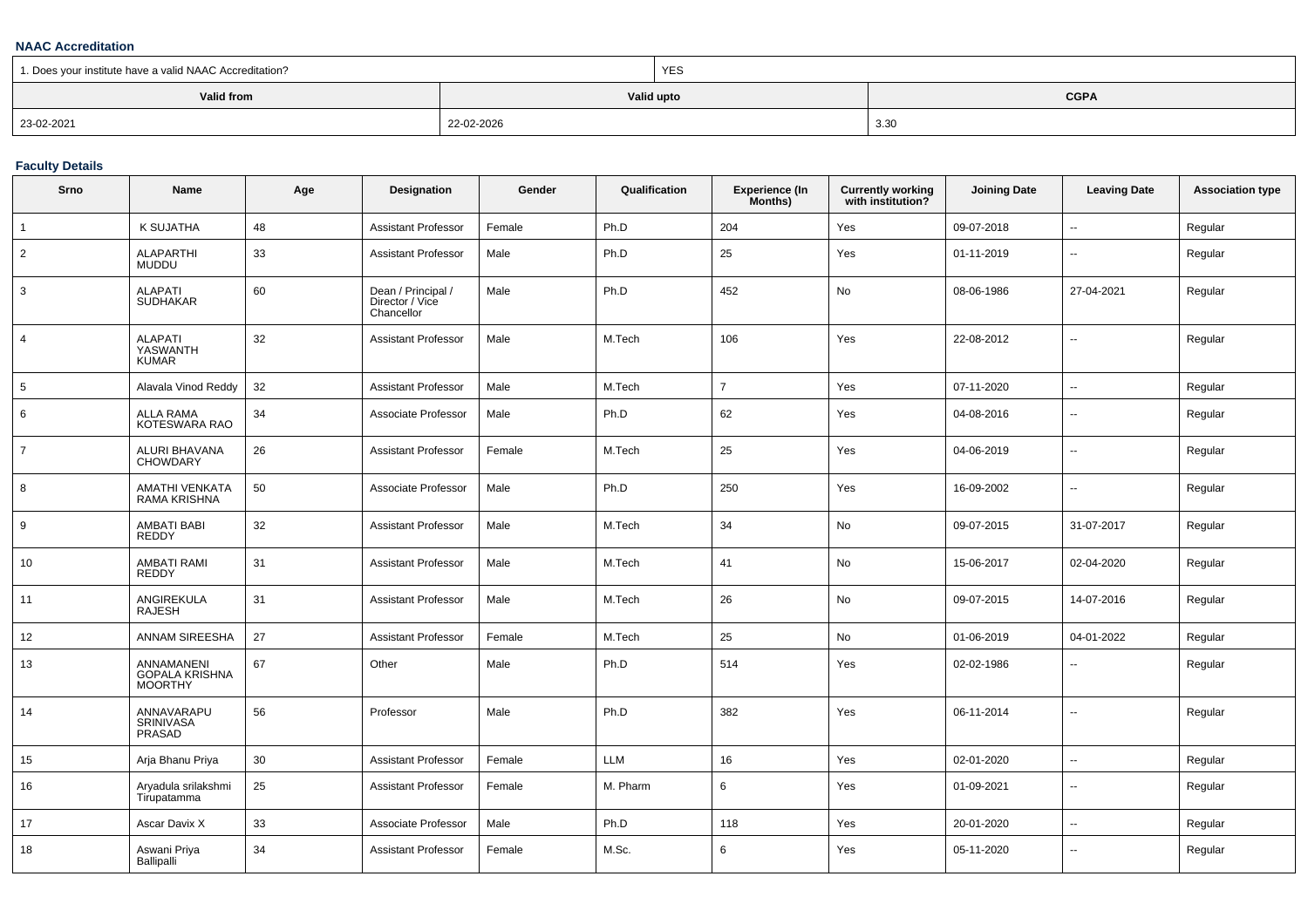| 19 | <b>ATLURI SRI</b><br><b>KRISHNA</b>        | 56 | Other                      | Female | Ph.D    | 384 | Yes | 28-08-1995 | --         | Regular |
|----|--------------------------------------------|----|----------------------------|--------|---------|-----|-----|------------|------------|---------|
| 20 | <b>ATMAKURI MURALI</b><br><b>KRISHNA</b>   | 40 | <b>Assistant Professor</b> | Male   | M.Tech  | 226 | Yes | 06-09-2009 | $\sim$     | Regular |
| 21 | AYYAGARI SRI<br><b>NAGESH</b>              | 51 | Professor                  | Male   | Ph.D    | 324 | Yes | 23-11-2003 | $\sim$     | Regular |
| 22 | BANDARU<br>NAGARAJU                        | 32 | <b>Assistant Professor</b> | Male   | M.Tech  | 20  | No  | 07-12-2015 | 31-07-2017 | Regular |
| 23 | <b>BANDARU SATISH</b><br><b>BABU</b>       | 42 | <b>Assistant Professor</b> | Male   | M.Tech  | 154 | Yes | 14-09-2009 | $\sim$     | Regular |
| 24 | <b>BANDARU SIRISHA</b><br>RANI             | 28 | <b>Assistant Professor</b> | Female | M.Tech  | 37  | Yes | 19-07-2018 | $\sim$     | Regular |
| 25 | <b>BANDARU SRI</b><br><b>RAM</b>           | 29 | Associate Professor        | Male   | M.Tech  | 32  | Yes | 01-04-2019 | $\sim$     | Regular |
| 26 | <b>BANDI DURGA</b><br>PRASAD               | 29 | <b>Assistant Professor</b> | Male   | M.Tech  | 25  | Yes | 01-06-2019 | $\sim$     | Regular |
| 27 | <b>BANDLAMUDI</b><br>MANASA                | 34 | <b>Assistant Professor</b> | Female | M.Tech  | 166 | Yes | 06-12-2008 | $\sim$     | Regular |
| 28 | <b>BATTENA KESAVA</b><br><b>RAO</b>        | 33 | <b>Assistant Professor</b> | Male   | Ph.D    | 54  | Yes | 27-11-2019 | $\sim$     | Regular |
| 29 | <b>BATTULA V</b><br>VASANTHA RAO           | 37 | <b>Assistant Professor</b> | Male   | M.Tech  | 178 | Yes | 07-06-2008 | $\sim$     | Regular |
| 30 | <b>BEERAKA SURESH</b><br><b>BABU</b>       | 46 | <b>Assistant Professor</b> | Male   | M.A     | 226 | Yes | 06-02-2019 | $\sim$     | Regular |
| 31 | <b>BEZAWADA</b><br><b>BHUVANESWARI</b>     | 37 | <b>Assistant Professor</b> | Female | M.A     | 22  | No  | 06-02-2019 | 31-12-2019 | Regular |
| 32 | <b>BEZAWADA</b><br>MANASA                  | 31 | <b>Assistant Professor</b> | Female | M.Tech  | 94  | Yes | 02-08-2014 | $\sim$     | Regular |
| 33 | <b>BEZAWADA</b><br>VENKATESWARLU           | 63 | Associate Professor        | Male   | M.Tech  | 442 | Yes | 29-07-1999 | $\sim$     | Regular |
| 34 | <b>BHARGAVI DEVI</b><br><b>MANEPALLI</b>   | 37 | <b>Assistant Professor</b> | Female | M.Tech  | 25  | Yes | 15-06-2019 | $\sim$     | Regular |
| 35 | <b>Bhavana Devireddy</b>                   | 28 | <b>Assistant Professor</b> | Female | M.Tech  | 40  | Yes | 11-11-2020 | $\sim$     | Regular |
| 36 | Bhavanam Naga<br>Lakshmi                   | 41 | <b>Assistant Professor</b> | Female | M. Phil | 56  | Yes | 03-11-2020 | --         | Regular |
| 37 | BHAVYASREE<br>VAKKALAGADDA                 | 29 | <b>Assistant Professor</b> | Female | M.Tech  | 49  | Yes | 11-06-2019 | --         | Regular |
| 38 | <b>BHOGAPATHI</b><br>RAVINDRA BABU         | 63 | Professor                  | Male   | Ph.D    | 478 | No  | 14-11-2016 | 31-07-2018 | Regular |
| 39 | <b>BIJJAM RAMA</b><br>GOPALREDDY           | 48 | Professor                  | Male   | Ph.D    | 286 | Yes | 26-06-1998 | --         | Regular |
| 40 | <b>BILLA HAREESH</b>                       | 28 | <b>Assistant Professor</b> | Male   | M.Tech  | 14  | No  | 18-09-2017 | 21-02-2018 | Regular |
| 41 | <b>BODEPUDI HANISH</b><br><b>CHAITANYA</b> | 37 | <b>Assistant Professor</b> | Male   | M.Tech  | 94  | No  | 22-08-2012 | 31-07-2017 | Regular |
| 42 | <b>BOLLA SAI</b><br><b>MOUNIKA</b>         | 29 | <b>Assistant Professor</b> | Female | M.Tech  | 73  | No  | 13-07-2015 | 31-10-2020 | Regular |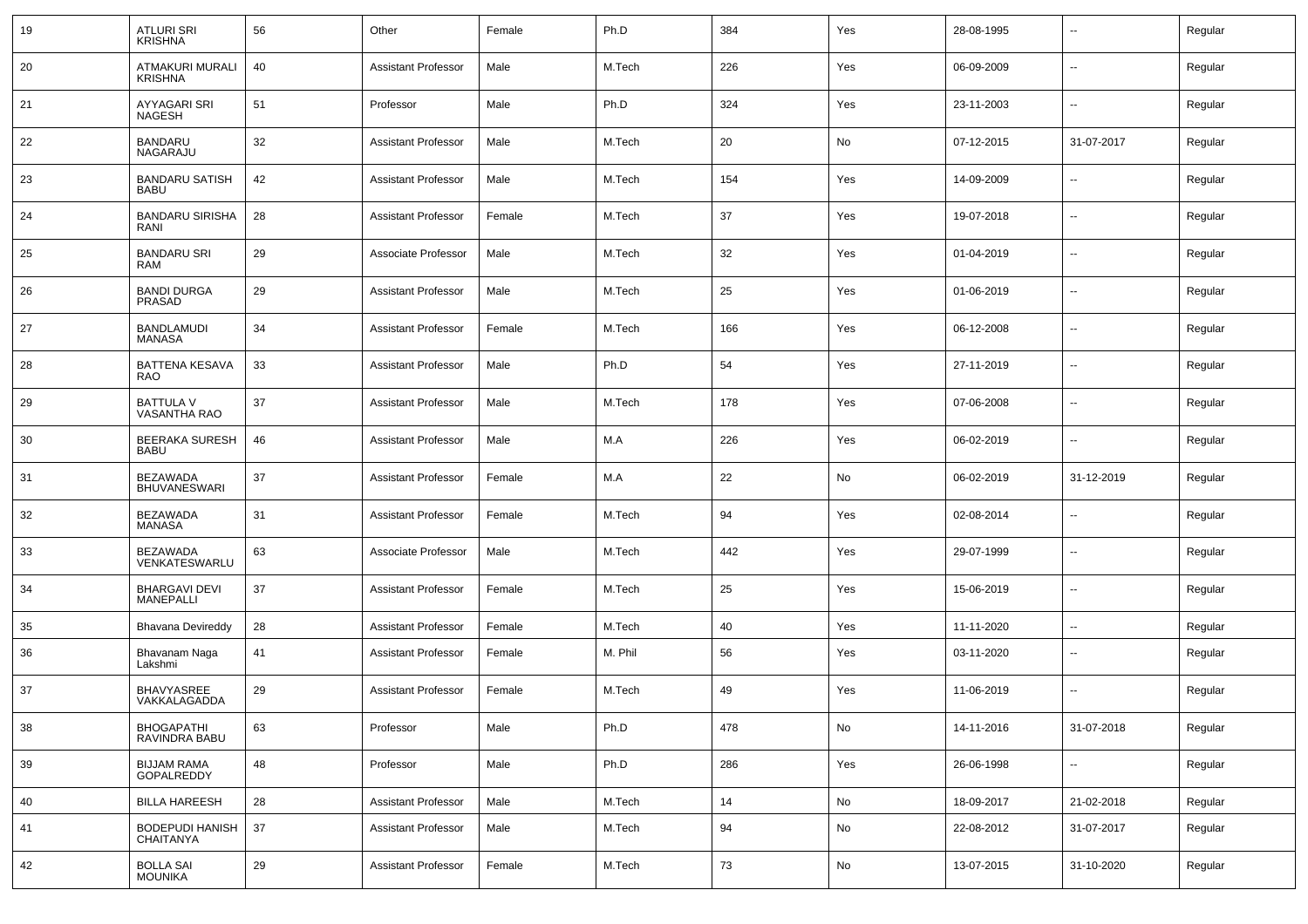| 43 | <b>BOLLAVATHI</b><br><b>LOKESHWAR</b>                 | 32 | <b>Assistant Professor</b> | Male   | M.Tech | 118 | Yes | 01-02-2012 | $\overline{\phantom{a}}$ | Regular |
|----|-------------------------------------------------------|----|----------------------------|--------|--------|-----|-----|------------|--------------------------|---------|
| 44 | Bommasani<br>Yellamanda Rao                           | 26 | <b>Assistant Professor</b> | Male   | M.Tech | 24  | Yes | 08-07-2020 | $\sim$                   | Regular |
| 45 | <b>BONDILI BHASKAR</b><br><b>SINGH</b>                | 38 | <b>Assistant Professor</b> | Male   | M.Tech | 50  | No  | 03-08-2016 | 05-12-2019               | Regular |
| 46 | <b>BOPPUDI</b><br>SANDEEP                             | 28 | <b>Assistant Professor</b> | Male   | M.Tech | 25  | No  | 01-09-2016 | 31-07-2017               | Regular |
| 47 | <b>BOPPUDI SARAT</b><br><b>CHANDRA</b>                | 33 | <b>Assistant Professor</b> | Male   | M.Tech | 106 | Yes | 03-06-2013 | $\sim$                   | Regular |
| 48 | <b>BORRA MUDDU</b><br><b>KRISHNA</b>                  | 43 | <b>Assistant Professor</b> | Male   | M.Tech | 120 | Yes | 05-06-2019 | $\sim$                   | Regular |
| 49 | <b>BOYAPATI</b><br><b>PRASANTHI</b>                   | 38 | <b>Assistant Professor</b> | Female | Ph.D   | 154 | Yes | 10-07-2013 | $\sim$                   | Regular |
| 50 | <b>BOYAPATI</b><br><b>SRINIVASA RAO</b>               | 46 | Associate Professor        | Male   | Ph.D   | 304 | Yes | 11-03-1996 | $\sim$                   | Regular |
| 51 | <b>BOYAPATI VARA</b><br>PRASAD RAO                    | 41 | Associate Professor        | Male   | Ph.D   | 238 | Yes | 30-06-2006 | $\overline{\phantom{a}}$ | Regular |
| 52 | <b>BUDITHI HEMANTH</b><br><b>KUMAR</b>                | 50 | Professor                  | Male   | Ph.D   | 310 | Yes | 06-02-2004 | $\sim$                   | Regular |
| 53 | <b>BYPANENI</b><br><b>KRISHNA</b><br><b>CHAITANYA</b> | 30 | <b>Assistant Professor</b> | Male   | M.Tech | 65  | Yes | 14-12-2015 | $\overline{\phantom{a}}$ | Regular |
| 54 | CHALLA VIJAYA<br>MADHAVI LAKSHMI                      | 32 | <b>Assistant Professor</b> | Female | M.Tech | 130 | Yes | 21-02-2011 | $\overline{\phantom{a}}$ | Regular |
| 55 | Chanamala<br>Sukognya                                 | 30 | <b>Assistant Professor</b> | Female | M.Tech | 6   | Yes | 01-12-2020 | $\overline{\phantom{a}}$ | Regular |
| 56 | CHANDANAM<br><b>SRINIVAS</b>                          | 55 | Professor                  | Male   | Ph.D   | 346 | Yes | 22-08-1996 | $\overline{\phantom{a}}$ | Regular |
| 57 | CHANDRA MOHAN<br>R                                    | 37 | Associate Professor        | Male   | Ph.D   | 121 | Yes | 07-11-2019 | $\overline{\phantom{a}}$ | Regular |
| 58 | CHAPARALA<br><b>APARNA</b>                            | 45 | Professor                  | Female | Ph.D   | 250 | Yes | 06-07-2004 | $\overline{\phantom{a}}$ | Regular |
| 59 | CHEGIREDDY<br>PURUSHOTHAMA<br>REDDY                   | 29 | <b>Assistant Professor</b> | Male   | M.Tech | 53  | Yes | 09-06-2017 | $\overline{\phantom{a}}$ | Regular |
| 60 | <b>CHEGUDI</b><br>RANGARAO                            | 42 | <b>Assistant Professor</b> | Male   | M.Tech | 186 | Yes | 07-04-2008 |                          | Regular |
| 61 | CHEKKA RATNA<br><b>BABU</b>                           | 42 | Associate Professor        | Male   | M.Tech | 228 | Yes | 25-11-2003 | $\overline{\phantom{a}}$ | Regular |
| 62 | CHEKURI SUDHA<br>SREE                                 | 42 | <b>Assistant Professor</b> | Female | Ph.D   | 166 | Yes | 15-05-2007 | Щ,                       | Regular |
| 63 | CHEKURI<br>VENUGOPALA<br>CHOWDARY                     | 30 | <b>Assistant Professor</b> | Male   | M.Tech | 46  | Yes | 28-06-2018 | Щ,                       | Regular |
| 64 | CHERUKURI TARA<br>SASANKA                             | 38 | <b>Assistant Professor</b> | Male   | Ph.D   | 214 | Yes | 18-10-2010 | $\sim$                   | Regular |
| 65 | <b>CHERUKURI</b><br>VIJAYALAKSHMI                     | 29 | <b>Assistant Professor</b> | Female | M.Tech | 74  | Yes | 16-11-2015 | $\overline{\phantom{a}}$ | Regular |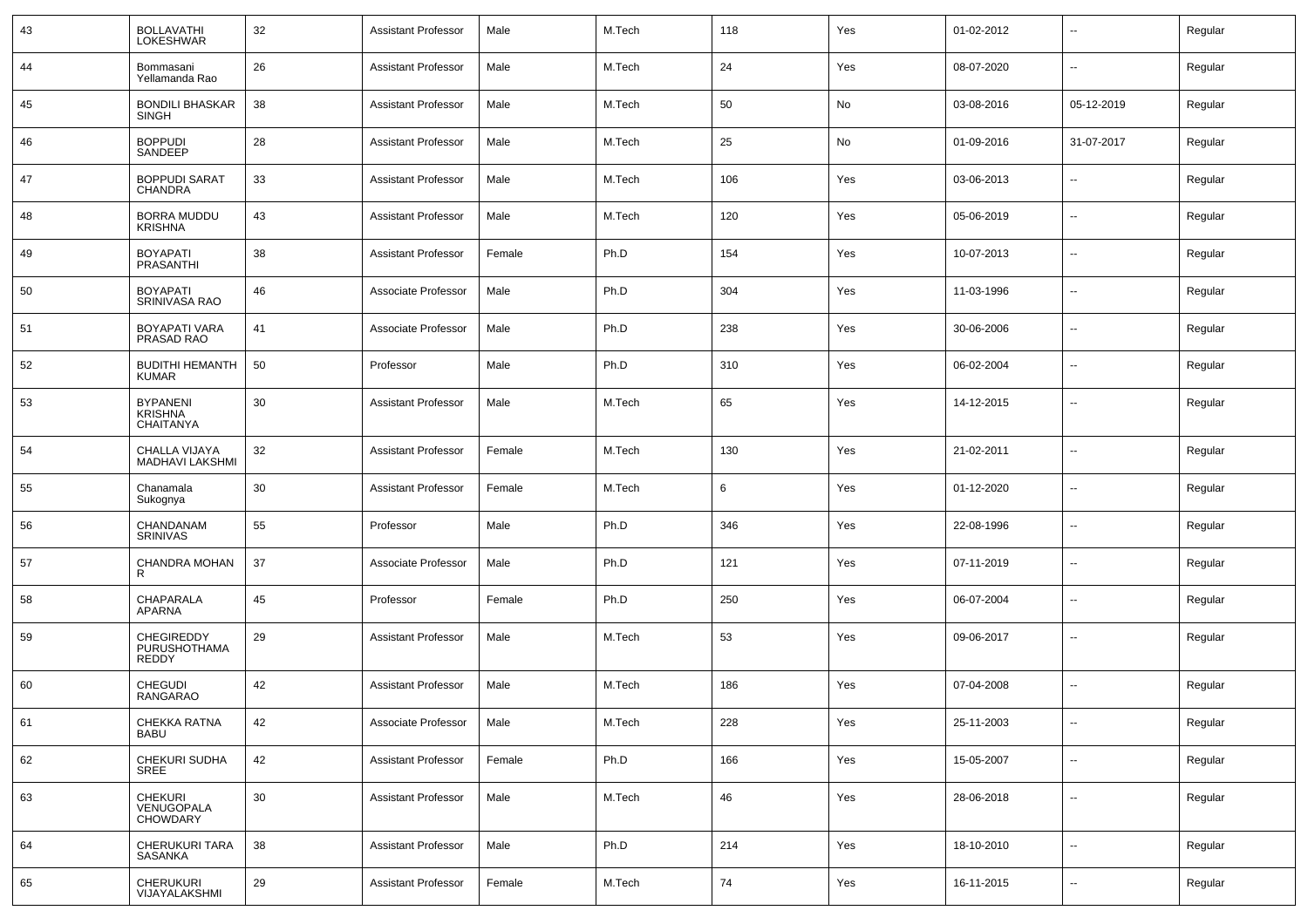| 66 | CHILAKA JAYARAM                                           | 29 | <b>Assistant Professor</b> | Male   | M.Tech | 51  | Yes | 14-09-2017 | --                       | Regular |
|----|-----------------------------------------------------------|----|----------------------------|--------|--------|-----|-----|------------|--------------------------|---------|
| 67 | CHILAKALA<br>DEVARAJ                                      | 40 | <b>Assistant Professor</b> | Male   | M.Tech | 202 | Yes | 11-02-2008 | --                       | Regular |
| 68 | CHINTHALAPATI<br><b>HARE KRISHNA</b><br><b>GOPAL</b>      | 55 | Associate Professor        | Male   | Ph.D   | 322 | Yes | 07-07-1997 | Ξ.                       | Regular |
| 69 | CHINTHALAPUDI<br>RAMA KRISHNA                             | 57 | Associate Professor        | Male   | Ph.D   | 372 | Yes | 07-08-2003 | --                       | Regular |
| 70 | CHUNCHU<br>SRINIVASA RAO                                  | 34 | <b>Assistant Professor</b> | Male   | M.Tech | 132 | Yes | 23-08-2012 | ۰.                       | Regular |
| 71 | <b>CHUNDURI</b><br>VENKATA<br>SUBRAHMANYAM                | 58 | Other                      | Male   | Ph.D   | 348 | Yes | 21-03-2003 | --                       | Regular |
| 72 | <b>DAGGUBATI</b><br><b>BHARATH</b><br>PRASANNA            | 29 | <b>Assistant Professor</b> | Male   | M.Tech | 94  | No  | 22-08-2014 | 15-04-2021               | Regular |
| 73 | <b>DAITA VENKATA</b><br>SOMAIAH SASTRY                    | 63 | <b>Assistant Professor</b> | Male   | M.Sc.  | 469 | Yes | 18-06-2019 | $\overline{\phantom{a}}$ | Regular |
| 74 | <b>DARSI VENKATA</b><br>NARAYANA                          | 29 | <b>Assistant Professor</b> | Male   | M.Tech | 33  | No  | 07-12-2015 | 01-10-2016               | Regular |
| 75 | <b>DASARI</b><br>KAMALAKAR                                | 39 | <b>Assistant Professor</b> | Male   | M.Tech | 196 | No  | 07-09-2008 | 06-10-2017               | Regular |
| 76 | DASARI KONDALA<br><b>RAO</b>                              | 36 | <b>Assistant Professor</b> | Male   | M.Tech | 130 | Yes | 06-06-2013 | $\overline{a}$           | Regular |
| 77 | DATTA NEERAJ<br><b>VARMA</b>                              | 27 | <b>Assistant Professor</b> | Male   | M.Tech | 49  | Yes | 10-10-2017 | $\sim$                   | Regular |
| 78 | DAVULURI NAGA<br>LAKSHMI                                  | 36 | <b>Assistant Professor</b> | Female | M.Sc.  | 25  | Yes | 03-06-2019 | $\overline{\phantom{a}}$ | Regular |
| 79 | DAVULURI VEERA<br><b>VENKATA</b><br><b>KRISHNA PRASAD</b> | 54 | Professor                  | Male   | Ph.D   | 370 | Yes | 01-10-1990 | Ξ.                       | Regular |
| 80 | DERANGULA<br>NAGA VENKATA<br>SATYANARAYANA                | 44 | Associate Professor        | Male   | Ph.D   | 274 | Yes | 26-08-2005 |                          | Regular |
| 81 | DEVABHAKTHUNI<br><b>MADHAVI</b>                           | 52 | <b>Assistant Professor</b> | Female | Ph.D   | 384 | Yes | 09-04-2006 | --                       | Regular |
| 82 | DEVARAKONDA<br>SAMEER KUMAR                               | 36 | <b>Assistant Professor</b> | Male   | M.Tech | 140 | No  | 03-12-2007 | 10-07-2019               | Regular |
| 83 | DHANEKULA<br>SANDEEP                                      | 32 | <b>Assistant Professor</b> | Male   | M.Tech | 33  | No  | 07-12-2015 | 31-07-2017               | Regular |
| 84 | DHORIA SNEHA<br><b>HARESH</b>                             | 34 | <b>Assistant Professor</b> | Female | M.Tech | 94  | Yes | 03-06-2013 | $\overline{\phantom{a}}$ | Regular |
| 85 | DHULIPALLA<br><b>SWAPNA</b>                               | 36 | <b>Assistant Professor</b> | Female | M.Tech | 166 | Yes | 05-12-2007 | $\overline{\phantom{a}}$ | Regular |
| 86 | <b>DIRISSALA</b><br><b>SWATHI</b>                         | 25 | <b>Assistant Professor</b> | Female | M.Tech | 19  | Yes | 01-11-2019 | $\overline{\phantom{a}}$ | Regular |
| 87 | DIVVELA<br>SUREKHA                                        | 28 | <b>Assistant Professor</b> | Female | M.Tech | 25  | Yes | 06-06-2019 | $\overline{\phantom{a}}$ | Regular |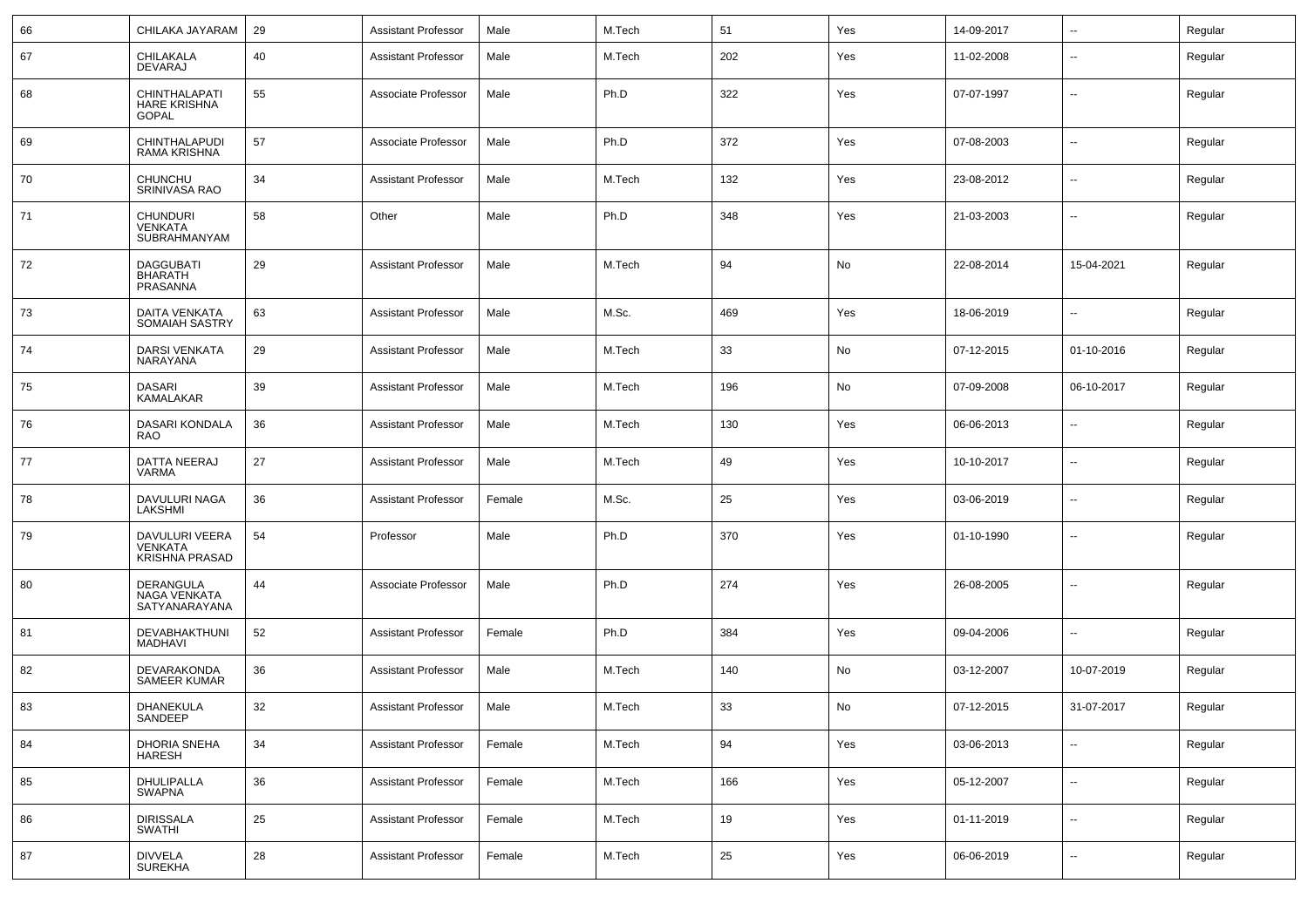| 88  | <b>DOKUPARTI</b><br><b>JAGADEESH</b>                   | 34 | <b>Assistant Professor</b> | Male   | M.Tech | 90  | Yes | 12-04-2013 | $\overline{\phantom{a}}$ | Regular |
|-----|--------------------------------------------------------|----|----------------------------|--------|--------|-----|-----|------------|--------------------------|---------|
| 89  | <b>DONTHIREDDY</b><br><b>SWAPNA</b>                    | 28 | <b>Assistant Professor</b> | Female | M.Tech | 25  | Yes | 06-06-2019 | $\sim$                   | Regular |
| 90  | <b>DOPPALAPUDI</b><br>RAJANI                           | 36 | <b>Assistant Professor</b> | Female | Ph.D   | 156 | Yes | 08-06-2009 | $\overline{\phantom{a}}$ | Regular |
| 91  | <b>DUDIKI PRAVEEN</b><br><b>KUMAR</b>                  | 33 | <b>Assistant Professor</b> | Male   | M.Tech | 106 | No  | 21-08-2012 | 10-12-2020               | Regular |
| 92  | <b>DUMPALA</b><br><b>PRADEEP</b>                       | 29 | <b>Assistant Professor</b> | Male   | M.Tech | 73  | Yes | 10-06-2019 | $\overline{\phantom{a}}$ | Regular |
| 93  | <b>DUVVURI ESWARA</b><br>CHAITANYA                     | 34 | Associate Professor        | Male   | Ph.D   | 120 | Yes | 22-11-2019 | $\sim$                   | Regular |
| 94  | <b>ELURI RAMESH</b>                                    | 39 | <b>Assistant Professor</b> | Male   | M.Tech | 190 | Yes | 02-08-2006 | $\sim$                   | Regular |
| 95  | ETTE KOTESWARA<br><b>RAO</b>                           | 49 | <b>Assistant Professor</b> | Male   | Ph.D   | 53  | Yes | 01-07-2017 | --                       | Regular |
| 96  | <b>EVANI</b><br>NAGESWARA RAO                          | 64 | Other                      | Male   | Ph.D   | 478 | Yes | 08-01-1986 | --                       | Regular |
| 97  | <b>GADDE SWETHA</b>                                    | 33 | <b>Assistant Professor</b> | Female | M.Tech | 118 | Yes | 22-08-2012 | --                       | Regular |
| 98  | <b>GALI RAJESWARI</b>                                  | 34 | <b>Assistant Professor</b> | Female | LLB    | 22  | No  | 06-02-2019 | 31-12-2019               | Regular |
| 99  | GANTA<br>SUDHAVANI                                     | 53 | Other                      | Female | Ph.D   | 322 | Yes | 06-12-2008 | --                       | Regular |
| 100 | <b>GATRAM RAMA</b><br><b>MOHAN BABU</b>                | 46 | Professor                  | Male   | Ph.D   | 286 | Yes | 25-11-2013 | --                       | Regular |
| 101 | <b>GATTI SRIKANTH</b>                                  | 32 | <b>Assistant Professor</b> | Male   | M.Tech | 15  | No  | 15-09-2017 | 03-05-2018               | Regular |
| 102 | <b>GERA RATNA</b><br><b>KUMARI</b>                     | 37 | <b>Assistant Professor</b> | Female | M.Tech | 25  | No  | 12-06-2015 | 31-07-2017               | Regular |
| 103 | <b>GINJUPALLI B</b><br>SANKARA RAO                     | 65 | Associate Professor        | Male   | M.Tech | 526 | Yes | 29-06-2004 | --                       | Regular |
| 104 | <b>GINJUPALLI</b><br><b>RENUKA</b>                     | 30 | <b>Assistant Professor</b> | Female | M.Tech | 25  | Yes | 01-06-2019 |                          | Regular |
| 105 | <b>GOLI NAGA RATNA</b><br>APARNA                       | 28 | <b>Assistant Professor</b> | Female | M.Tech | 37  | No  | 01-09-2016 | 11-03-2019               | Regular |
| 106 | <b>GONIPUDI</b><br><b>VENKATA</b><br><b>KRISHNA</b>    | 28 | <b>Assistant Professor</b> | Male   | M.Tech | 50  | No  | 09-07-2015 | 05-10-2019               | Regular |
| 107 | <b>GONUGUNTLA</b><br>VENKATA<br>PRASANNA<br>ANJANEYULU | 39 | Associate Professor        | Male   | Ph.D   | 174 | Yes | 06-06-2019 | $\overline{\phantom{a}}$ | Regular |
| 108 | GOPU<br>VEERANJANEYUL<br>U                             | 38 | <b>Assistant Professor</b> | Male   | M.Tech | 142 | Yes | 03-06-2013 | --                       | Regular |
| 109 | <b>GORAJALA</b><br><b>GOWTHAMI</b>                     | 29 | <b>Assistant Professor</b> | Female | M.Tech | 49  | Yes | 03-06-2019 | $\overline{\phantom{a}}$ | Regular |
| 110 | <b>GORANTLA BINDU</b>                                  | 27 | <b>Assistant Professor</b> | Female | M.Tech | 25  | No  | 01-09-2016 | 31-07-2017               | Regular |
| 111 | <b>GORANTLA</b><br>KALPANA DEVI                        | 37 | <b>Assistant Professor</b> | Female | Ph.D   | 126 | Yes | 30-05-2019 | ۰.                       | Regular |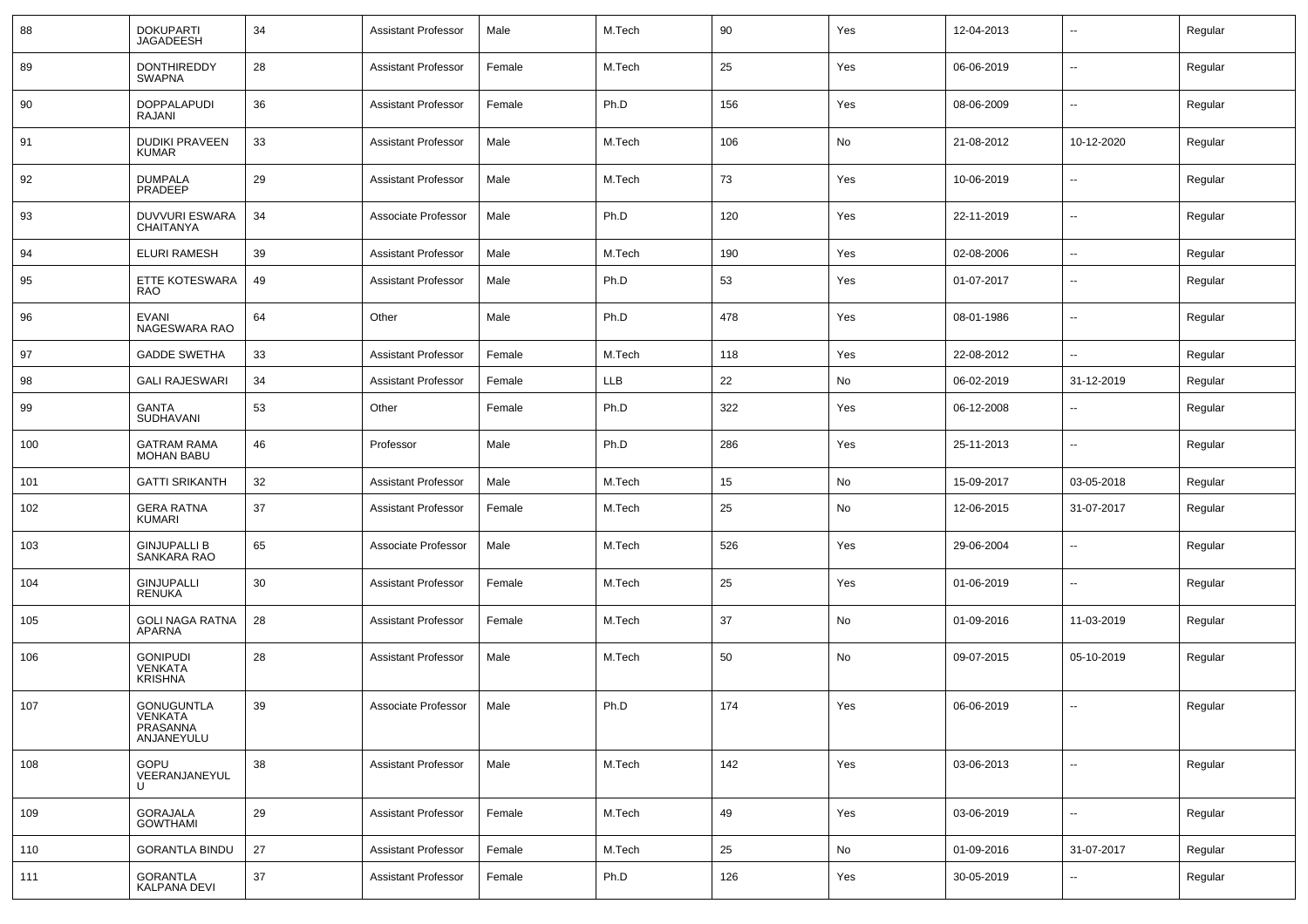| 112 | <b>GOTETI</b><br><b>CHAITANYA</b>                      | 42 | Associate Professor                                 | Male   | Ph.D   | 238 | Yes           | 01-09-2004 | $\overline{\phantom{a}}$ | Regular |
|-----|--------------------------------------------------------|----|-----------------------------------------------------|--------|--------|-----|---------------|------------|--------------------------|---------|
| 113 | <b>GUDAPATI</b><br>SAMBASIVA RAO                       | 43 | Professor                                           | Male   | Ph.D   | 238 | Yes           | 22-12-2006 | $\overline{\phantom{a}}$ | Regular |
| 114 | <b>GUNJI SRINIVASA</b><br><b>RAO</b>                   | 52 | Professor                                           | Male   | Ph.D   | 334 | Yes           | 31-08-1996 | $\overline{\phantom{a}}$ | Regular |
| 115 | <b>GUNNAM SANIJYA</b>                                  | 30 | <b>Assistant Professor</b>                          | Male   | M.Tech | 70  | Yes           | 24-11-2015 | $\overline{\phantom{a}}$ | Regular |
| 116 | <b>GUNTUPALLI</b><br>SATYANARAYANA<br>PRASAD           | 63 | Dean / Principal /<br>Director / Vice<br>Chancellor | Male   | Ph.D   | 444 | Yes           | 21-06-2010 | $\overline{\phantom{a}}$ | Regular |
| 117 | <b>GUNTURIS</b><br>RAGAVENDRA                          | 32 | <b>Assistant Professor</b>                          | Male   | M.Tech | 132 | Yes           | 02-08-2014 | $\overline{\phantom{a}}$ | Regular |
| 118 | <b>GUNTURI SRI TEJA</b>                                | 30 | <b>Assistant Professor</b>                          | Female | M.Tech | 25  | Yes           | 01-06-2019 | $\mathbf{u}$             | Regular |
| 119 | <b>GUNTURU</b><br><b>RAVITEJA</b>                      | 38 | <b>Assistant Professor</b>                          | Male   | M.Sc.  | 145 | Yes           | 15-06-2019 | $\overline{\phantom{a}}$ | Regular |
| 120 | <b>GUTHIKONDA</b><br><b>KISHORE</b><br><b>CHOWDARI</b> | 48 | <b>Assistant Professor</b>                          | Male   | M.Tech | 262 | Yes           | 21-05-2007 | $\mathbf{u}$             | Regular |
| 121 | <b>GUTTA SRINIVASA</b><br><b>RAO</b>                   | 56 | Associate Professor                                 | Male   | M.Tech | 382 | Yes           | 27-07-2005 | $\overline{\phantom{a}}$ | Regular |
| 122 | <b>HEMALATHA</b><br><b>KOMATINENI</b>                  | 42 | <b>Assistant Professor</b>                          | Female | M.Sc.  | 25  | Yes           | 05-06-2019 | $\mathbf{u}$             | Regular |
| 123 | Indeti Naga<br>Padmaja                                 | 41 | <b>Assistant Professor</b>                          | Female | M.Tech | 168 | Yes           | 23-05-2007 | $\overline{\phantom{a}}$ | Regular |
| 124 | <b>INDLAMURI</b><br><b>BHARGAVI</b>                    | 26 | Assistant Professor                                 | Male   | M.Tech | 25  | Yes           | 01-06-2019 | $\mathbf{u}$             | Regular |
| 125 | JAMMALAMADUGU<br>RAVINDRANADH                          | 51 | Professor                                           | Male   | Ph.D   | 346 | Yes           | 08-04-2000 | $\overline{\phantom{a}}$ | Regular |
| 126 | JANASWAMY<br><b>PURUSHOTTAM</b><br>KARTHIK             | 33 | <b>Assistant Professor</b>                          | Male   | M.Tech | 118 | Yes           | 02-07-2012 | $\overline{\phantom{a}}$ | Regular |
| 127 | JARUBULA RANGA<br>RAYA CHOWDARY                        | 36 | <b>Assistant Professor</b>                          | Male   | M.Tech | 118 | Yes           | 24-08-2011 | $\overline{\phantom{a}}$ | Regular |
| 128 | <b>JENDAVATH</b><br><b>BALAKRISHNA</b><br><b>NAIK</b>  | 29 | <b>Assistant Professor</b>                          | Male   | M.Tech | 12  | No            | 15-06-2015 | 31-05-2016               | Regular |
| 129 | <b>JETTI NAGA</b><br>LAKSHMI                           | 25 | <b>Assistant Professor</b>                          | Female | M.Tech | 21  | Yes           | 01-11-2019 | $\overline{\phantom{a}}$ | Regular |
| 130 | JONNADULA H V V<br>RAGHAVA                             | 39 | <b>Assistant Professor</b>                          | Male   | M.Tech | 226 | $\mathsf{No}$ | 23-08-2005 | 21-07-2021               | Regular |
| 131 | JONNALAGADDA<br><b>SRINIVAS</b>                        | 48 | Assistant Professor                                 | Male   | M.Sc.  | 334 | Yes           | 06-02-2019 | $\overline{\phantom{a}}$ | Regular |
| 132 | <b>JOSYULA</b><br><b>VENKATA</b><br>SATYANARAYANA      | 53 | Associate Professor                                 | Male   | Ph.D   | 358 | Yes           | 30-08-1995 | $\overline{\phantom{a}}$ | Regular |
| 133 | <b>JUJJURI</b><br><b>USHAKRANTHI</b>                   | 36 | Other                                               | Female | M.Tech | 178 | Yes           | 06-11-2008 | $\overline{\phantom{a}}$ | Regular |
| 134 | JUTURI LAKSHMI<br>JAYANTHI                             | 43 | <b>Assistant Professor</b>                          | Female | M.Tech | 190 | Yes           | 07-09-2008 | $\overline{\phantom{a}}$ | Regular |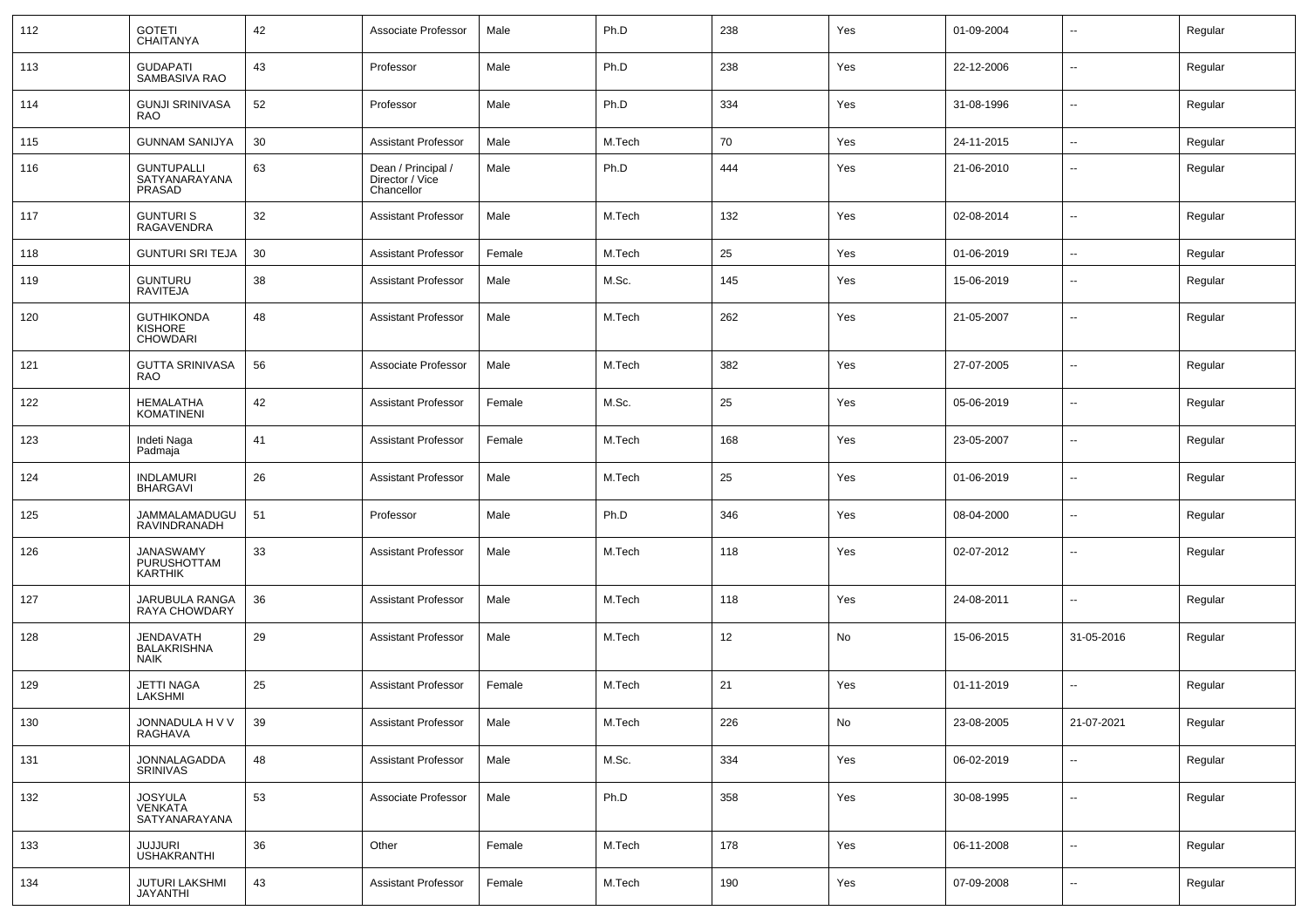| 135 | K V GOPALA<br><b>CHARY</b>        | 63 | <b>Assistant Professor</b> | Male   | M.E.   | 396 | Yes | 02-08-2018 | --                       | Regular |
|-----|-----------------------------------|----|----------------------------|--------|--------|-----|-----|------------|--------------------------|---------|
| 136 | KADIYALA<br><b>SUDHAKAR</b>       | 30 | <b>Assistant Professor</b> | Male   | M.Tech | 53  | Yes | 12-06-2017 | $\sim$                   | Regular |
| 137 | KAGATI S BHEEMA<br><b>REDDY</b>   | 39 | <b>Assistant Professor</b> | Male   | Ph.D   | 169 | Yes | 04-06-2019 | $\sim$                   | Regular |
| 138 | KAKARLA RAMESH<br><b>BABU</b>     | 31 | <b>Assistant Professor</b> | Male   | M.Tech | 46  | No  | 03-09-2015 | 05-10-2019               | Regular |
| 139 | KALA SPANDANA                     | 32 | <b>Assistant Professor</b> | Female | M.Tech | 13  | No  | 16-11-2015 | 01-12-2016               | Regular |
| 140 | KALAKOTI GOWRI<br>SANKAR          | 36 | <b>Assistant Professor</b> | Male   | M.Tech | 130 | Yes | 22-08-2012 | --                       | Regular |
| 141 | KALLURI RAVI<br>TEJA              | 28 | <b>Assistant Professor</b> | Male   | M.Tech | 25  | Yes | 06-06-2019 | $\overline{a}$           | Regular |
| 142 | <b>KANCHARLA</b><br>PRAVEEN KUMAR | 41 | Associate Professor        | Male   | Ph.D   | 214 | Yes | 06-09-2005 | $\overline{\phantom{a}}$ | Regular |
| 143 | KANDEPU<br><b>SUDHAKAR</b>        | 48 | <b>Assistant Professor</b> | Male   | M.A    | 178 | Yes | 06-12-2013 | -−                       | Regular |
| 144 | KANDEPU<br><b>SURENDRANATH</b>    | 62 | Professor                  | Male   | Ph.D   | 466 | Yes | 18-09-1991 | $\overline{\phantom{a}}$ | Regular |
| 145 | KANDI<br><b>RAJASEKHAR</b>        | 64 | Other                      | Male   | Ph.D   | 442 | Yes | 20-01-1986 | --                       | Regular |
| 146 | KANDULA<br>NAGANJANI              | 25 | <b>Assistant Professor</b> | Female | M.Tech | 25  | Yes | 10-06-2019 | $\overline{a}$           | Regular |
| 147 | KANTAMANENI<br><b>SRAVANTHI</b>   | 33 | <b>Assistant Professor</b> | Female | M.Tech | 142 | Yes | 04-10-2010 | $\overline{\phantom{a}}$ | Regular |
| 148 | KANTIPUDI<br><b>RAMBABU</b>       | 59 | Associate Professor        | Male   | Ph.D   | 384 | Yes | 28-08-1995 | -−                       | Regular |
| 149 | KARNATAPU<br><b>LEELA KRISHNA</b> | 36 | <b>Assistant Professor</b> | Male   | Ph.D   | 82  | Yes | 27-04-2015 | -−                       | Regular |
| 150 | KASUKURTHI<br>ARAVINDA            | 42 | <b>Assistant Professor</b> | Female | M.Tech | 82  | Yes | 14-07-2015 | --                       | Regular |
| 151 | KATRAGADDA<br>SWARNASRI           | 43 | Other                      | Female | Ph.D   | 250 | Yes | 03-12-2001 | -−                       | Regular |
| 152 | KATTA ANIL<br><b>KUMAR</b>        | 36 | <b>Assistant Professor</b> | Male   | M.Tech | 118 | Yes | 05-06-2013 | $\overline{\phantom{a}}$ | Regular |
| 153 | KATURI BABY<br>SWAPNA             | 28 | <b>Assistant Professor</b> | Female | M.Tech | 46  | No  | 13-07-2015 | 31-07-2017               | Regular |
| 154 | KATURU BALA<br>PRASAD             | 54 | Associate Professor        | Male   | Ph.D   | 370 | Yes | 30-08-2011 | $\sim$                   | Regular |
| 155 | Kavitha Gadidamalla               | 33 | <b>Assistant Professor</b> | Female | Ph.D   | 11  | Yes | 03-08-2020 | $\sim$                   | Regular |
| 156 | KAVURU ASHOK<br><b>KUMAR</b>      | 33 | Assistant Professor        | Male   | M.Tech | 118 | Yes | 05-06-2013 | $\overline{\phantom{a}}$ | Regular |
| 157 | KAZA RAMANA<br>PRASAD             | 55 | <b>Assistant Professor</b> | Male   | M.A    | 247 | No  | 28-06-2017 | 14-12-2017               | Regular |
| 158 | <b>KILARI SNEHITHA</b>            | 29 | <b>Assistant Professor</b> | Female | M.Tech | 94  | Yes | 02-08-2014 | Щ,                       | Regular |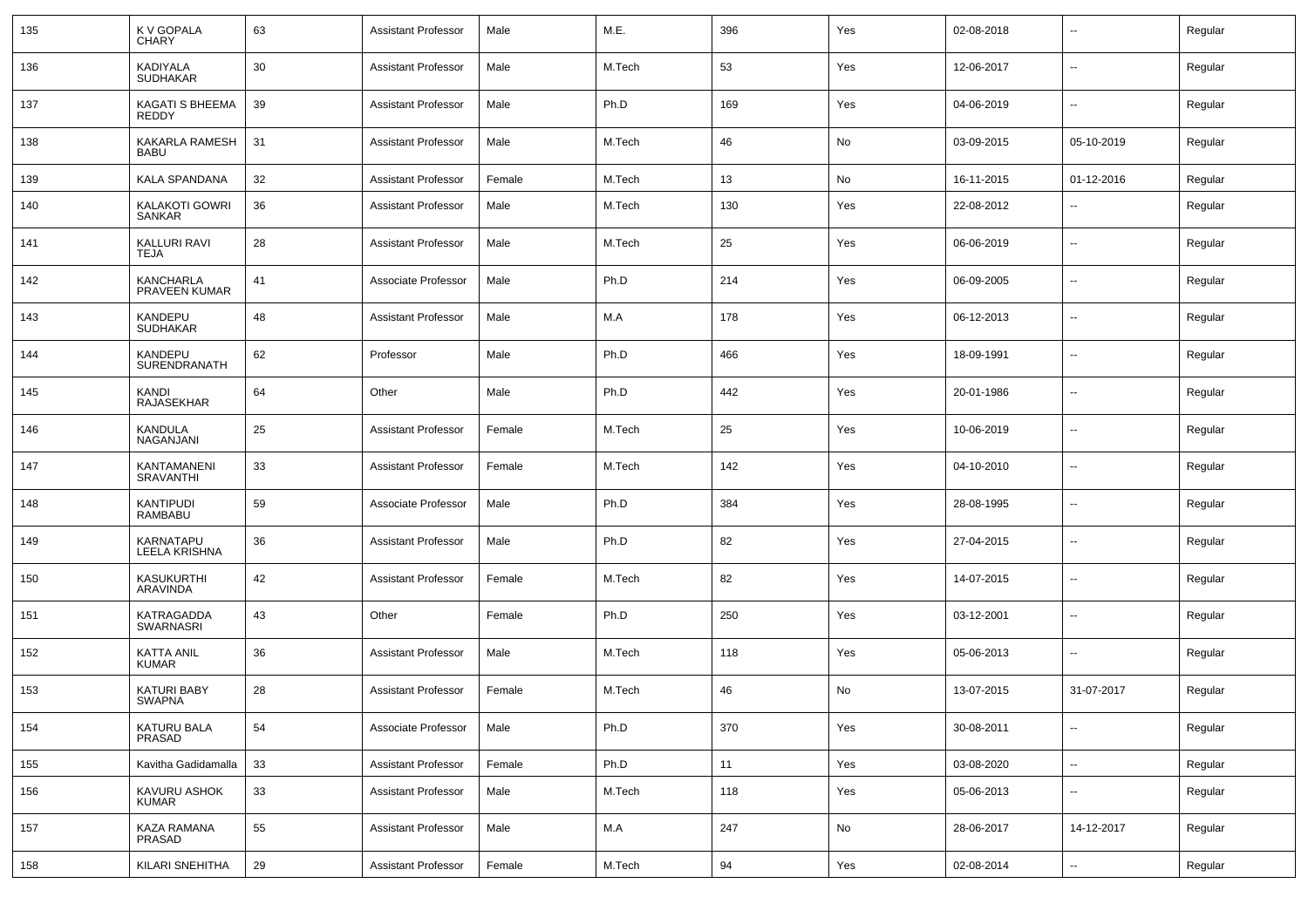| 159 | KILARU JAYA<br>LAKSHMI<br>NARAYANA                 | 47 | Associate Professor                                 | Male   | M.Sc.  | 294 | Yes | 26-06-1998 | $\overline{\phantom{a}}$ | Regular |
|-----|----------------------------------------------------|----|-----------------------------------------------------|--------|--------|-----|-----|------------|--------------------------|---------|
| 160 | KITCHAMSETTY V<br>SATYANARAYANA                    | 29 | <b>Assistant Professor</b>                          | Male   | M.Tech | 25  | No  | 01-09-2016 | 30-06-2017               | Regular |
| 161 | <b>KODURI</b><br>ANJANEYULU                        | 29 | <b>Assistant Professor</b>                          | Male   | M.Tech | 46  | No  | 27-11-2015 | 05-10-2019               | Regular |
| 162 | <b>KODURI</b><br>NAGARJUNA                         | 30 | <b>Assistant Professor</b>                          | Male   | M.Tech | 72  | No  | 01-07-2016 | 22-03-2021               | Regular |
| 163 | <b>KOLA VENKATA</b><br>RAMANA                      | 41 | Associate Professor                                 | Female | M.Tech | 238 | Yes | 24-07-2008 | $\mathbf{u}$             | Regular |
| 164 | <b>KOLASANI</b><br><b>RAMESH</b><br><b>CHANDRA</b> | 42 | Associate Professor                                 | Male   | Ph.D   | 228 | Yes | 15-07-2004 | $\mathbf{u}$             | Regular |
| 165 | KOLLA JYOTSNA                                      | 29 | <b>Assistant Professor</b>                          | Female | M.Tech | 34  | No  | 18-11-2015 | 31-07-2017               | Regular |
| 166 | KOLLA SRINIVAS                                     | 55 | Dean / Principal /<br>Director / Vice<br>Chancellor | Male   | Ph.D   | 406 | Yes | 08-11-1990 | $\mathbf{u}$             | Regular |
| 167 | KOLLA SUSMITHA<br><b>CHOWDARY</b>                  | 29 | <b>Assistant Professor</b>                          | Female | M.Tech | 51  | No  | 18-08-2014 | 10-02-2018               | Regular |
| 168 | <b>KOLLURU</b><br><b>VENKATA ANUSHA</b>            | 34 | <b>Assistant Professor</b>                          | Female | M.Tech | 78  | Yes | 29-06-2018 |                          | Regular |
| 169 | KOMAVARAPU<br>HARI KRISHNA                         | 28 | <b>Assistant Professor</b>                          | Male   | M.Tech | 25  | No  | 01-09-2016 | 31-07-2017               | Regular |
| 170 | <b>KOMMERLA SIVA</b><br><b>KUMAR</b>               | 37 | <b>Assistant Professor</b>                          | Male   | M.Tech | 202 | Yes | 31-08-2005 | --                       | Regular |
| 171 | <b>KOMMINENI</b><br>KALYANI                        | 39 | <b>Assistant Professor</b>                          | Female | Ph.D   | 202 | Yes | 06-09-2005 | --                       | Regular |
| 172 | <b>KOMMINENI</b><br><b>RAVINDRA</b>                | 58 | Dean / Principal /<br>Director / Vice<br>Chancellor | Male   | Ph.D   | 430 | Yes | 16-08-1988 |                          | Regular |
| 173 | KONDA LAKSHMI<br><b>CHAITANYA</b>                  | 39 | <b>Assistant Professor</b>                          | Female | M.Tech | 202 | Yes | 11-08-2008 | $\overline{a}$           | Regular |
| 174 | Kondpareddy<br>Anuradha                            | 38 | <b>Assistant Professor</b>                          | Female | M.Sc.  | 48  | Yes | 03-11-2020 | $\overline{\phantom{a}}$ | Regular |
| 175 | <b>KONGARA</b><br>SRINIVASA RAO                    | 40 | <b>Assistant Professor</b>                          | Male   | Ph.D   | 178 | Yes | 03-06-2013 | $\overline{\phantom{a}}$ | Regular |
| 176 | KOPPULA SAMUEL<br><b>BABU</b>                      | 42 | <b>Assistant Professor</b>                          | Male   | Ph.D   | 93  | Yes | 06-06-2019 | $\overline{a}$           | Regular |
| 177 | KORITALA<br>CHANDRASEKHAR                          | 53 | Other                                               | Male   | Ph.D   | 358 | Yes | 11-01-2000 | --                       | Regular |
| 178 | KORITALA NAGA<br>VARDHANI                          | 30 | <b>Assistant Professor</b>                          | Female | M.Tech | 75  | Yes | 12-06-2015 | $\overline{\phantom{a}}$ | Regular |
| 179 | <b>KORRAPATI</b><br>RADHARANI                      | 43 | Professor                                           | Female | Ph.D   | 262 | Yes | 23-10-2003 | $\sim$                   | Regular |
| 180 | KOTA NV TULASI<br><b>KUMARI</b>                    | 29 | <b>Assistant Professor</b>                          | Female | M.Tech | 17  | No  | 09-07-2015 | 01-12-2016               | Regular |
| 181 | KOTA SATYA<br>SAIRAM                               | 59 | Professor                                           | Male   | Ph.D   | 414 | Yes | 01-03-1986 | $\sim$                   | Regular |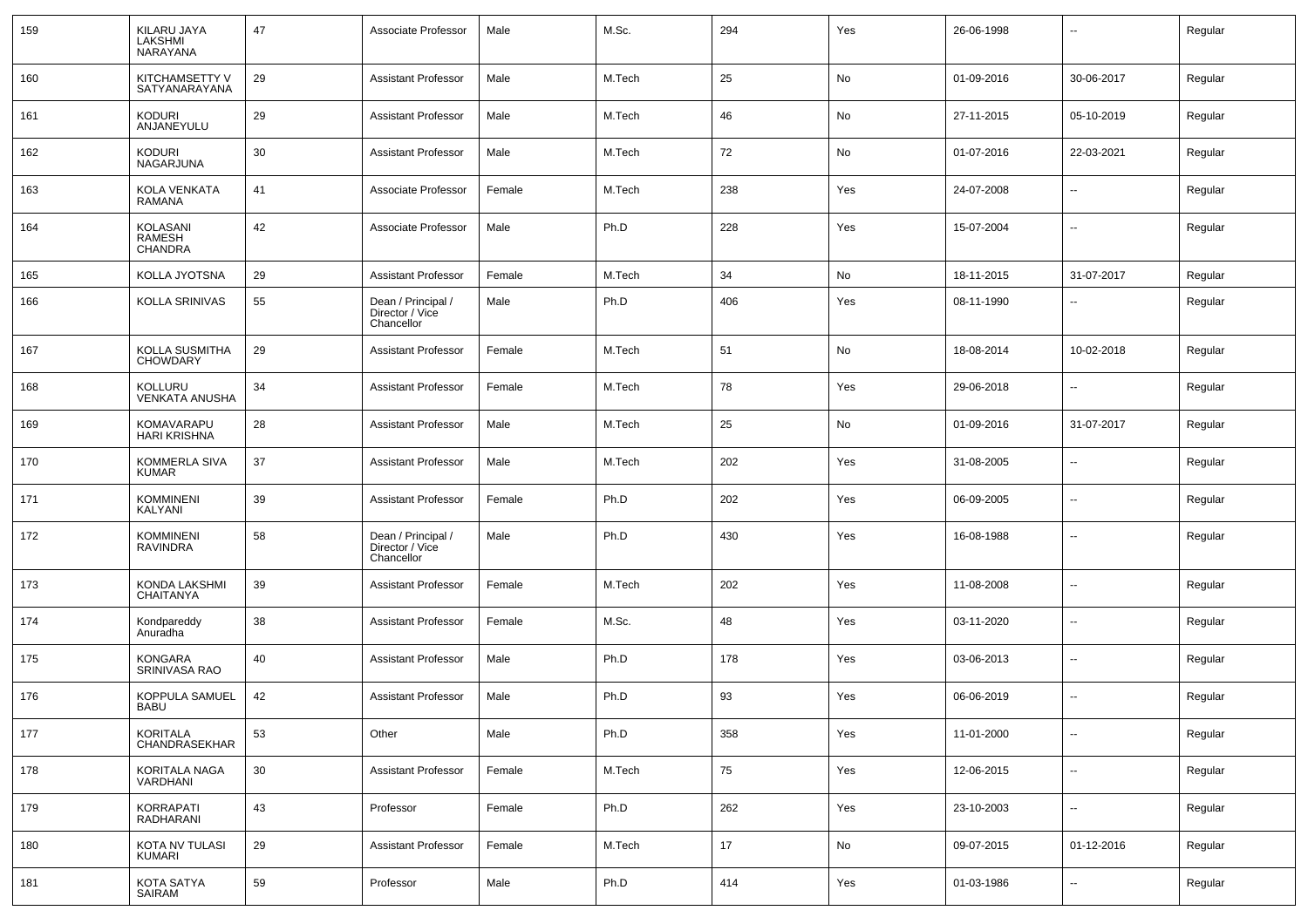| 182 | KOTA SOBHA                                                 | 56 | Associate Professor        | Female | Ph.D    | 358 | Yes | 01-10-2007 | $\sim$                   | Regular |
|-----|------------------------------------------------------------|----|----------------------------|--------|---------|-----|-----|------------|--------------------------|---------|
| 183 | <b>KOTA SRINIVASU</b>                                      | 61 | Professor                  | Male   | Ph.D    | 430 | No  | 23-01-2014 | 31-03-2020               | Regular |
| 184 | Krishna Mohan Bh                                           | 44 | <b>Assistant Professor</b> | Male   | M.Tech  | 126 | Yes | 24-07-2008 |                          | Regular |
| 185 | <b>KRISHNA PRIYA</b><br>NAIDU                              | 32 | <b>Assistant Professor</b> | Female | M.Sc.   | 61  | Yes | 22-06-2019 | --                       | Regular |
| 186 | <b>KROSURI SIVA</b><br>PRASADA RAO                         | 42 | <b>Assistant Professor</b> | Male   | M.Tech  | 130 | Yes | 31-10-2011 | $\overline{\phantom{a}}$ | Regular |
| 187 | KUNDAKARLA<br>NAVYA                                        | 24 | <b>Assistant Professor</b> | Female | M.Tech  | 19  | Yes | 01-11-2019 | --                       | Regular |
| 188 | <b>KUNISETTI</b><br>SUBRAMANYAM                            | 36 | <b>Assistant Professor</b> | Male   | M.Tech  | 178 | Yes | 09-07-2009 | $\overline{\phantom{a}}$ | Regular |
| 189 | KUPPAREDDY<br><b>SUBRAHMANYAM</b><br><b>BALA MURUGAN</b>   | 49 | Professor                  | Male   | Ph.D    | 336 | Yes | 08-07-1995 | --                       | Regular |
| 190 | <b>KURRA</b><br><b>HARIPRASAD</b>                          | 31 | <b>Assistant Professor</b> | Male   | M.Tech  | 106 | Yes | 02-08-2014 | $\overline{\phantom{a}}$ | Regular |
| 191 | KURRA UPENDRA<br><b>CHOWDARY</b>                           | 36 | <b>Assistant Professor</b> | Male   | Ph.D    | 178 | Yes | 21-07-2010 | $\overline{\phantom{a}}$ | Regular |
| 192 | L Sirisha Manepalli                                        | 42 | <b>Assistant Professor</b> | Female | M.Sc.   | 65  | Yes | 03-12-2020 | $\overline{a}$           | Regular |
| 193 | <b>LACHI GANESH</b><br><b>BABU</b>                         | 41 | <b>Assistant Professor</b> | Male   | M.Tech  | 63  | No  | 11-06-2015 | 24-10-2019               | Regular |
| 194 | LAKSHMI HARITHA<br>NATTUVA                                 | 40 | <b>Assistant Professor</b> | Female | M.Tech  | 25  | Yes | 01-06-2019 | --                       | Regular |
| 195 | LANKA VENKATA<br>RAMANA MURTHY                             | 56 | Associate Professor        | Male   | Ph.D    | 358 | Yes | 06-08-2005 | $\overline{\phantom{a}}$ | Regular |
| 196 | Lavu Achala                                                | 54 | <b>Assistant Professor</b> | Female | M. Phil | 164 | Yes | 04-12-2020 | $\overline{\phantom{a}}$ | Regular |
| 197 | <b>LAVU RAMA DEVI</b>                                      | 57 | Associate Professor        | Female | Ph.D    | 382 | Yes | 02-03-1993 | --                       | Regular |
| 198 | MACHAVARAPU<br><b>SURESH</b>                               | 30 | <b>Assistant Professor</b> | Male   | M.Tech  | 74  | Yes | 09-07-2015 | --                       | Regular |
| 199 | MADAMANCHI<br><b>BRAHMAIAH</b>                             | 47 | <b>Assistant Professor</b> | Male   | M.Tech  | 300 | Yes | 08-01-2009 | $\overline{a}$           | Regular |
| 200 | <b>MADAMANCHI</b><br><b>VENKATA</b><br><b>BHUJANGA RAO</b> | 47 | <b>Assistant Professor</b> | Male   | M.Tech  | 180 | Yes | 24-10-2007 | --                       | Regular |
| 201 | <b>MADDINENI SIVA</b><br>RAMA KRISHNA                      | 45 | <b>Assistant Professor</b> | Male   | Ph.D    | 228 | Yes | 13-07-2015 |                          | Regular |
| 202 | MADDINENI<br><b>SUDHAKAR</b>                               | 51 | Associate Professor        | Male   | Ph.D    | 286 | Yes | 11-06-1996 | $\overline{\phantom{a}}$ | Regular |
| 203 | MADUPU L N<br><b>KRISHNA SAI</b>                           | 42 | <b>Assistant Professor</b> | Male   | M.Tech  | 192 | Yes | 22-11-2007 | $\mathbf{u}$             | Regular |
| 204 | MAKALA RAMESH                                              | 49 | Professor                  | Male   | Ph.D    | 298 | Yes | 09-01-2003 | $\sim$                   | Regular |
| 205 | <b>MAKINENI</b><br>SIDDARTHAKUMA<br>R                      | 34 | <b>Assistant Professor</b> | Male   | M.Tech  | 130 | Yes | 01-09-2011 | $\mathbf{u}$             | Regular |
| 206 | <b>MAKKAPATI</b><br>HIMAJA                                 | 26 | <b>Assistant Professor</b> | Female | M.Tech  | 46  | Yes | 27-06-2018 | $\overline{\phantom{a}}$ | Regular |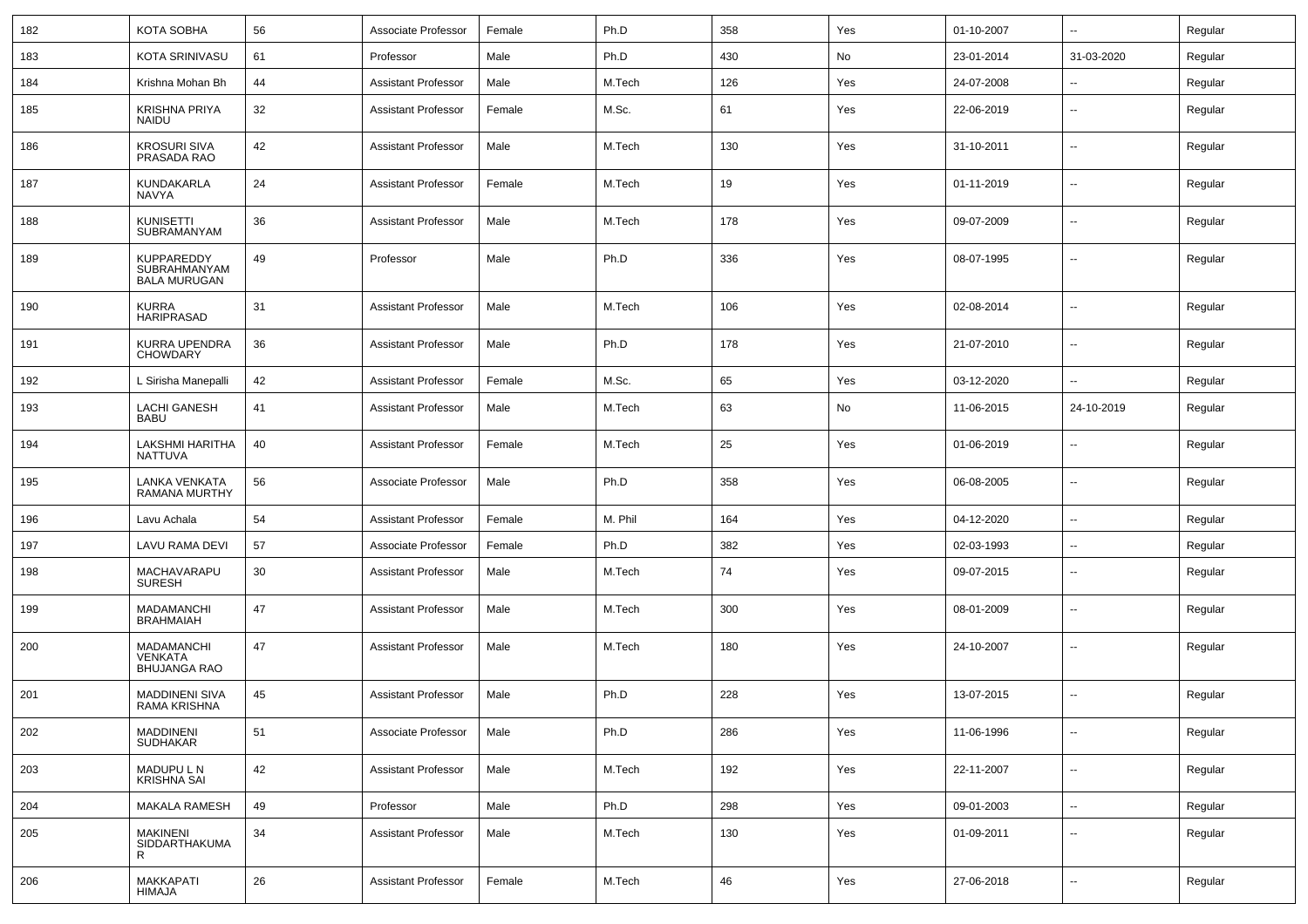| 207 | MAKKAPATI<br><b>VENKATA SIVA</b><br>PRASAD                  | 54 | Professor                                           | Male   | Ph.D   | 358             | Yes | 13-02-2006 | $\overline{\phantom{a}}$ | Regular |
|-----|-------------------------------------------------------------|----|-----------------------------------------------------|--------|--------|-----------------|-----|------------|--------------------------|---------|
| 208 | <b>MALAPATI</b><br><b>VENKATESWARA</b><br><b>RAO</b>        | 66 | Dean / Principal /<br>Director / Vice<br>Chancellor | Male   | Ph.D   | 502             | Yes | 31-05-1997 | $\overline{\phantom{a}}$ | Regular |
| 209 | Malathi<br>Devabhaktuni                                     | 32 | <b>Assistant Professor</b>                          | Female | M.Tech | 42              | Yes | 02-11-2020 | $\overline{\phantom{a}}$ | Regular |
| 210 | <b>MALEMPATI SREE</b><br>LATHA                              | 55 | Other                                               | Female | Ph.D   | 394             | Yes | 08-09-1995 | --                       | Regular |
| 211 | MALIKIREDDY<br>NIRANJAN REDDY                               | 30 | <b>Assistant Professor</b>                          | Male   | M.Tech | 29              | No  | 10-06-2017 | 01-10-2019               | Regular |
| 212 | <b>MALLIPEDDI</b><br>ANITHA                                 | 39 | <b>Assistant Professor</b>                          | Female | M.Tech | 190             | Yes | 06-05-2008 | $\overline{a}$           | Regular |
| 213 | MANAGALAGIRI<br><b>SRIKANTH KUMAR</b>                       | 37 | <b>Assistant Professor</b>                          | Male   | M.Tech | 154             | Yes | 09-11-2009 | --                       | Regular |
| 214 | <b>MANASANI</b><br><b>POMPAPATHI</b>                        | 43 | Associate Professor                                 | Male   | Ph.D   | 226             | Yes | 08-10-2005 | $\overline{a}$           | Regular |
| 215 | MANCHIKALAPUDI<br><b>SATYA SAI RAM</b>                      | 40 | Professor                                           | Male   | Ph.D   | 198             | Yes | 30-05-2019 | --                       | Regular |
| 216 | <b>MANDADI VASAVI</b>                                       | 40 | Assistant Professor                                 | Female | M.Tech | 190             | Yes | 23-05-2007 | $\overline{\phantom{a}}$ | Regular |
| 217 | <b>MANDAVA</b><br><b>SUNITHA</b>                            | 37 | <b>Assistant Professor</b>                          | Female | M.Tech | 130             | Yes | 02-02-2012 | $\overline{\phantom{a}}$ | Regular |
| 218 | MANNAVA JAYA<br><b>PRAKASH</b>                              | 30 | <b>Assistant Professor</b>                          | Male   | M.Tech | 49              | Yes | 01-06-2019 | $\mathbf{u}$             | Regular |
| 219 | MANNEPALLI<br><b>SUDHEERA</b>                               | 34 | Assistant Professor                                 | Female | Ph.D   | 120             | Yes | 02-07-2012 | $\sim$                   | Regular |
| 220 | MANUKONDA<br><b>VENKATA PURNA</b><br>CHANDRA<br>SEKHARA RAO | 48 | Professor                                           | Male   | Ph.D   | 310             | Yes | 28-08-1995 | $\mathbf{u}$             | Regular |
| 221 | MARELLA<br><b>VENKATA KUMARI</b>                            | 35 | <b>Assistant Professor</b>                          | Female | M.Sc.  | 37              | Yes | 05-06-2019 | $-$                      | Regular |
| 222 | MEDA<br>MALLIKHARJUNA<br><b>RAO</b>                         | 30 | <b>Assistant Professor</b>                          | Male   | M.Tech | 38              | No  | 15-07-2015 | 31-07-2017               | Regular |
| 223 | <b>MEDA SRIKANTH</b>                                        | 40 | Associate Professor                                 | Male   | M.E.   | 202             | Yes | 02-08-2006 | $\overline{\phantom{a}}$ | Regular |
| 224 | <b>MEKA SRINIVASA</b><br>RAO                                | 40 | <b>Assistant Professor</b>                          | Male   | Ph.D   | 190             | Yes | 14-07-2010 | $\overline{\phantom{a}}$ | Regular |
| 225 | METLA<br>JAGANMOHAN                                         | 60 | <b>Assistant Professor</b>                          | Male   | M.LISc | 342             | Yes | 10-12-1992 | $\sim$                   | Regular |
| 226 | MIRIYALA<br>SANDHYA                                         | 31 | <b>Assistant Professor</b>                          | Female | M.Sc.  | 25              | Yes | 01-06-2019 | $\sim$                   | Regular |
| 227 | <b>MUGGU TULASI</b><br><b>KUMAR</b>                         | 29 | <b>Assistant Professor</b>                          | Male   | M.Tech | 54              | Yes | 12-06-2017 | $\sim$                   | Regular |
| 228 | Mukkadala Rajesh                                            | 29 | <b>Assistant Professor</b>                          | Male   | M.Tech | $5\phantom{.0}$ | Yes | 10-12-2020 | $\sim$                   | Regular |
| 229 | MUKKAPATI<br>NAVEEN                                         | 37 | <b>Assistant Professor</b>                          | Male   | M.Tech | 60              | Yes | 21-06-2017 | --                       | Regular |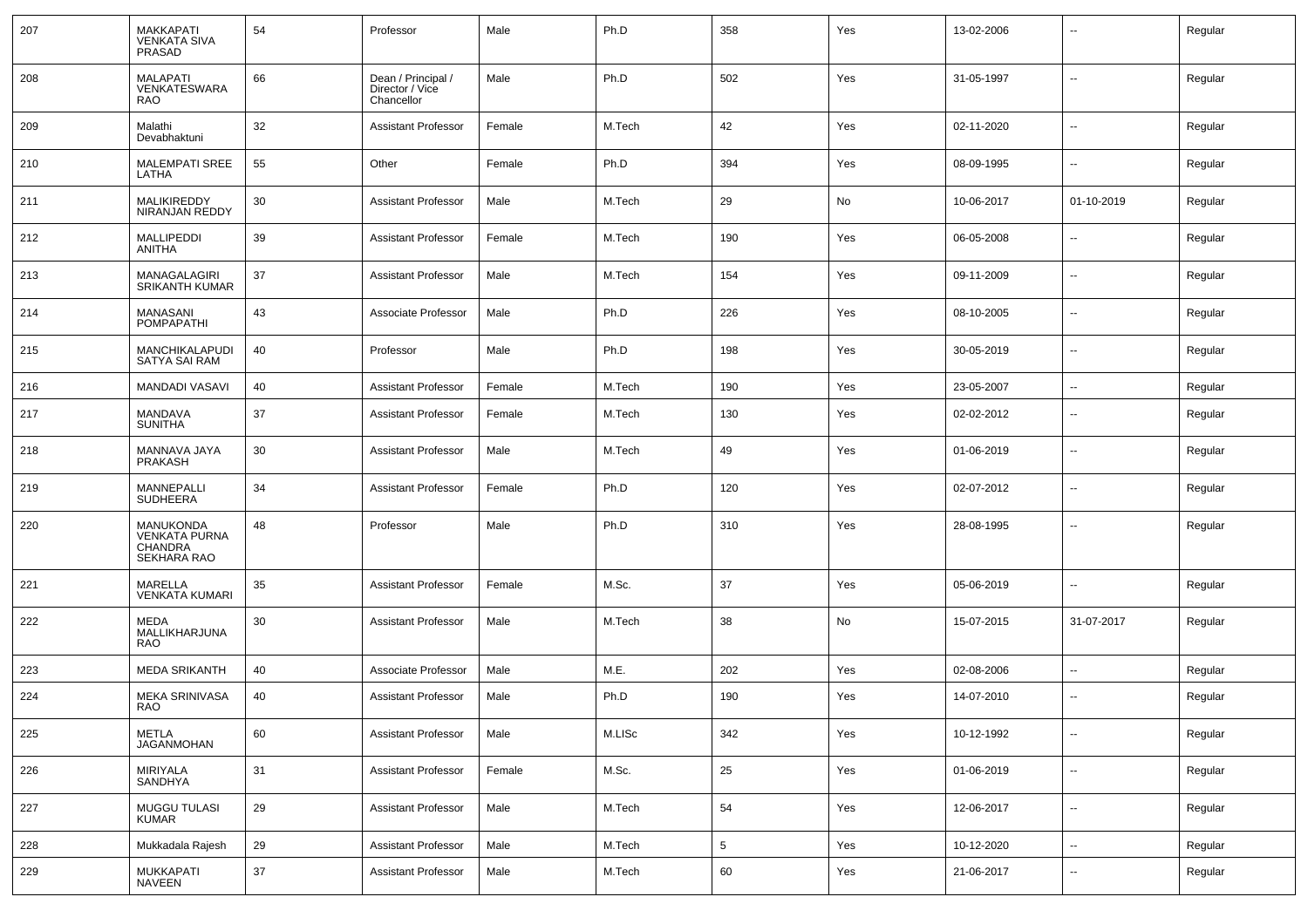| 230 | MUKTHA SRINIVAS                                        | 30 | <b>Assistant Professor</b> | Male   | M.Tech | 53  | No  | 12-06-2017 | 31-05-2021               | Regular |
|-----|--------------------------------------------------------|----|----------------------------|--------|--------|-----|-----|------------|--------------------------|---------|
| 231 | <b>MULLAPUDI</b><br><b>VENKATA SATYA</b><br>PRASAD     | 61 | <b>Assistant Professor</b> | Male   | Ph.D   | 385 | Yes | 12-06-2020 | $\sim$                   | Regular |
| 232 | <b>MURKONDA</b><br>VIJAYA                              | 41 | <b>Assistant Professor</b> | Female | Ph.D   | 142 | Yes | 12-08-2010 | $\sim$                   | Regular |
| 233 | MUSULURI MURALI                                        | 43 | Associate Professor        | Male   | Ph.D   | 250 | Yes | 10-01-2002 | $\sim$                   | Regular |
| 234 | <b>MUTHINENI</b><br><b>VENKATA</b><br><b>NAGARJUNA</b> | 32 | <b>Assistant Professor</b> | Male   | M.Tech | 48  | Yes | 01-06-2019 | $\overline{\phantom{a}}$ | Regular |
| 235 | MUVVALA RAMA<br><b>RAO</b>                             | 59 | Other                      | Male   | Ph.D   | 406 | Yes | 11-03-1987 | $\sim$                   | Regular |
| 236 | NADENDLA<br><b>HANUMANTHA</b><br><b>RAO</b>            | 37 | <b>Assistant Professor</b> | Male   | M.Tech | 154 | Yes | 03-06-2013 | $\sim$                   | Regular |
| 237 | Nagamurali Krishna                                     | 36 | <b>Assistant Professor</b> | Male   | M.Sc.  | 45  | Yes | 02-11-2020 | $\sim$                   | Regular |
| 238 | NAGESWARA RAO<br><b>DODDA</b>                          | 37 | <b>Assistant Professor</b> | Male   | M.Sc.  | 168 | Yes | 20-06-2020 | $\sim$                   | Regular |
| 239 | <b>NAGOTHU</b><br>SUDHEER KUMAR                        | 32 | <b>Assistant Professor</b> | Male   | M.Tech | 53  | Yes | 01-06-2017 | $\overline{\phantom{a}}$ | Regular |
| 240 | NAKKA V V SIVA<br><b>SUDHEER</b>                       | 52 | Professor                  | Male   | Ph.D   | 334 | Yes | 26-06-1998 | $\sim$                   | Regular |
| 241 | NALAJALA PAVAN<br><b>KUMAR</b>                         | 29 | <b>Assistant Professor</b> | Male   | M.Tech | 62  | Yes | 02-07-2016 | $\overline{\phantom{a}}$ | Regular |
| 242 | <b>NALLA NEELIMA</b>                                   | 40 | <b>Assistant Professor</b> | Female | M.Tech | 178 | Yes | 15-05-2007 | $\sim$                   | Regular |
| 243 | NALLAMOTHU<br><b>NAGA</b><br>MALLESWARA<br>RAO         | 54 | Professor                  | Male   | Ph.D   | 370 | Yes | 10-10-2012 | $\sim$                   | Regular |
| 244 | NAMEPALLI<br><b>VENKATA SAIRAM</b><br><b>KUMAR</b>     | 33 | <b>Assistant Professor</b> | Male   | Ph.D   | 130 | Yes | 09-02-2010 | $\sim$                   | Regular |
| 245 | NANDIPATI<br><b>GOVIND</b>                             | 45 | Associate Professor        | Male   | Ph.D   | 274 | Yes | 14-08-2008 | $\overline{\phantom{a}}$ | Regular |
| 246 | NANDIPATI<br><b>TEJASWINI</b>                          | 29 | <b>Assistant Professor</b> | Female | M.Tech | 82  | Yes | 18-08-2014 | $\sim$                   | Regular |
| 247 | <b>NARAHARI</b><br><b>VENKATA VEERA</b><br>LAKSHMI     | 27 | <b>Assistant Professor</b> | Female | M.Tech | 9   | No  | 01-09-2016 | 12-06-2017               | Regular |
| 248 | NARALA<br>SRINIVASA RAO                                | 42 | Assistant Professor        | Male   | Ph.D   | 240 | Yes | 17-07-2010 | $\sim$                   | Regular |
| 249 | NARAMALA<br>VENKATESWARA<br><b>RAO</b>                 | 43 | Professor                  | Male   | Ph.D   | 262 | Yes | 04-11-2005 | $\sim$                   | Regular |
| 250 | NARNE DHARANI<br><b>KUMAR</b>                          | 34 | <b>Assistant Professor</b> | Male   | M.Tech | 142 | Yes | 09-09-2009 | $\sim$                   | Regular |
| 251 | NARRA HARIKA                                           | 28 | <b>Assistant Professor</b> | Female | M.Tech | 25  | No  | 30-06-2018 | 08-05-2019               | Regular |
| 252 | <b>NAVEED SUHAIL</b>                                   | 33 | <b>Assistant Professor</b> | Male   | M.Tech | 106 | Yes | 02-07-2018 | $\sim$                   | Regular |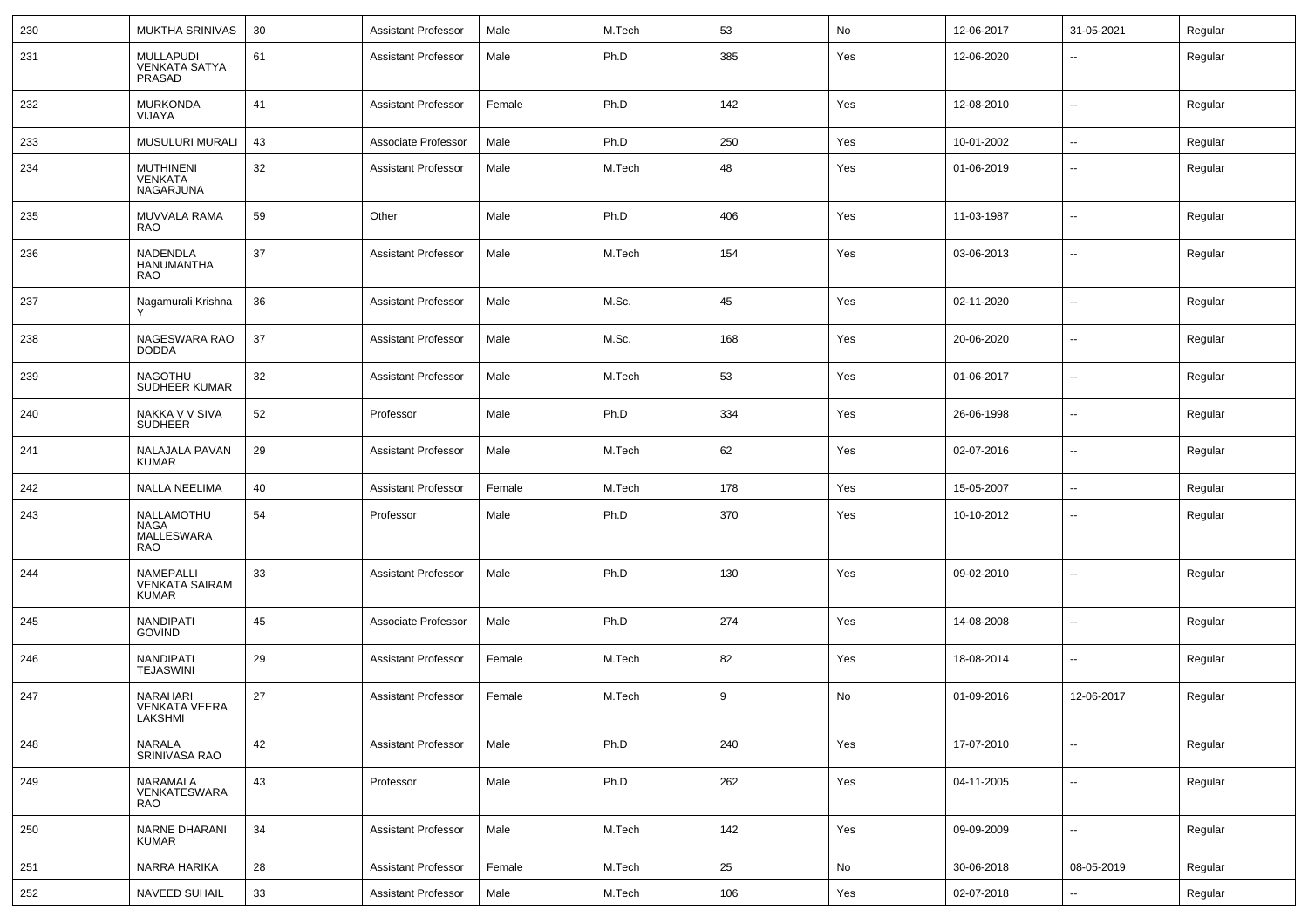| 253 | <b>NELABOINA</b><br><b>ANAND RATNESH</b>            | 33 | <b>Assistant Professor</b> | Male   | M.Tech | 20  | No  | 07-12-2015 | 31-07-2017               | Regular |
|-----|-----------------------------------------------------|----|----------------------------|--------|--------|-----|-----|------------|--------------------------|---------|
| 254 | NELLATURU<br><b>RENUKA</b>                          | 46 | Associate Professor        | Female | Ph.D   | 276 | Yes | 22-07-2000 | $\overline{\phantom{a}}$ | Regular |
| 255 | NELLURI CHINA<br><b>KOTAIAH</b>                     | 48 | Professor                  | Male   | Ph.D   | 250 | Yes | 06-08-2005 | $\overline{\phantom{a}}$ | Regular |
| 256 | <b>NEMALIPURI</b><br><b>BALAJI</b>                  | 46 | <b>Assistant Professor</b> | Male   | M.Tech | 24  | No  | 12-06-2015 | 17-06-2017               | Regular |
| 257 | NERELLA<br><b>GAYATHRI</b><br>SARANYA               | 28 | <b>Assistant Professor</b> | Female | M.Tech | 25  | No  | 01-09-2016 | 31-07-2017               | Regular |
| 258 | <b>NIMMAGADDA</b><br><b>CHAITANYA</b>               | 39 | Associate Professor        | Female | Ph.D   | 192 | Yes | 06-12-2006 | --                       | Regular |
| 259 | NOOR BASHA<br>ZAREENA                               | 37 | <b>Assistant Professor</b> | Female | M.Tech | 60  | Yes | 09-06-2017 | --                       | Regular |
| 260 | <b>ORSU RAMA</b><br><b>KRISHNA</b>                  | 30 | <b>Assistant Professor</b> | Male   | M.Tech | 34  | No  | 09-07-2015 | 31-07-2017               | Regular |
| 261 | P SRIDHARA BABU                                     | 61 | <b>Assistant Professor</b> | Male   | Ph.D   | 335 | Yes | 08-06-2020 | --                       | Regular |
| 262 | PALADUGU RAMA<br><b>KRISHNA</b>                     | 37 | <b>Assistant Professor</b> | Male   | M.Tech | 178 | Yes | 04-09-2014 | $\overline{\phantom{a}}$ | Regular |
| 263 | PALADUGU<br>VENKATESWARA<br><b>RAO</b>              | 62 | Associate Professor        | Male   | M.Tech | 274 | Yes | 08-11-2010 | $\overline{\phantom{a}}$ | Regular |
| 264 | PALAVALASA<br>ROHINI KUMAR                          | 40 | Associate Professor        | Male   | Ph.D   | 214 | Yes | 26-12-2006 | --                       | Regular |
| 265 | PALEPU<br><b>SRILAKSHMI</b>                         | 29 | <b>Assistant Professor</b> | Female | M.Tech | 84  | Yes | 10-07-2015 | $\overline{\phantom{a}}$ | Regular |
| 266 | PALERI<br>ANANTHALAKSHMI                            | 48 | <b>Assistant Professor</b> | Female | Ph.D   | 264 | Yes | 06-11-2014 | $\overline{\phantom{a}}$ | Regular |
| 267 | PAMARTHI SUDHA<br>RANI                              | 30 | <b>Assistant Professor</b> | Female | M.Tech | 19  | No  | 18-11-2015 | 30-06-2017               | Regular |
| 268 | PANDI SRAVANI                                       | 31 | <b>Assistant Professor</b> | Female | M.Tech | 46  | Yes | 08-06-2019 | н.                       | Regular |
| 269 | PANIDARAPU P<br>PRIYANKA                            | 31 | <b>Assistant Professor</b> | Female | M.Tech | 13  | No  | 05-10-2017 | 30-04-2018               | Regular |
| 270 | PARASA LAKSHMI<br>RANI                              | 55 | <b>Assistant Professor</b> | Female | Ph.D   | 238 | Yes | 27-08-2008 | --                       | Regular |
| 271 | <b>PARCHURI</b><br>RAGHAVENDRA<br><b>RAO</b>        | 65 | <b>Assistant Professor</b> | Male   | Ph.D   | 421 | Yes | 05-06-2019 | $\overline{a}$           | Regular |
| 272 | PARUCHURI<br>ANURADHA                               | 28 | <b>Assistant Professor</b> | Female | M.Tech | 61  | Yes | 23-07-2018 | $\sim$                   | Regular |
| 273 | <b>PARUCHURI</b><br>VENKATA<br><b>KRISHNA KANTH</b> | 33 | <b>Assistant Professor</b> | Male   | M.S    | 120 | Yes | 03-06-2013 | $\sim$                   | Regular |
| 274 | PATIBANDLA<br>RAKESH<br><b>CHOWDARY</b>             | 30 | <b>Assistant Professor</b> | Male   | M.E.   | 75  | Yes | 19-07-2018 | $\overline{\phantom{a}}$ | Regular |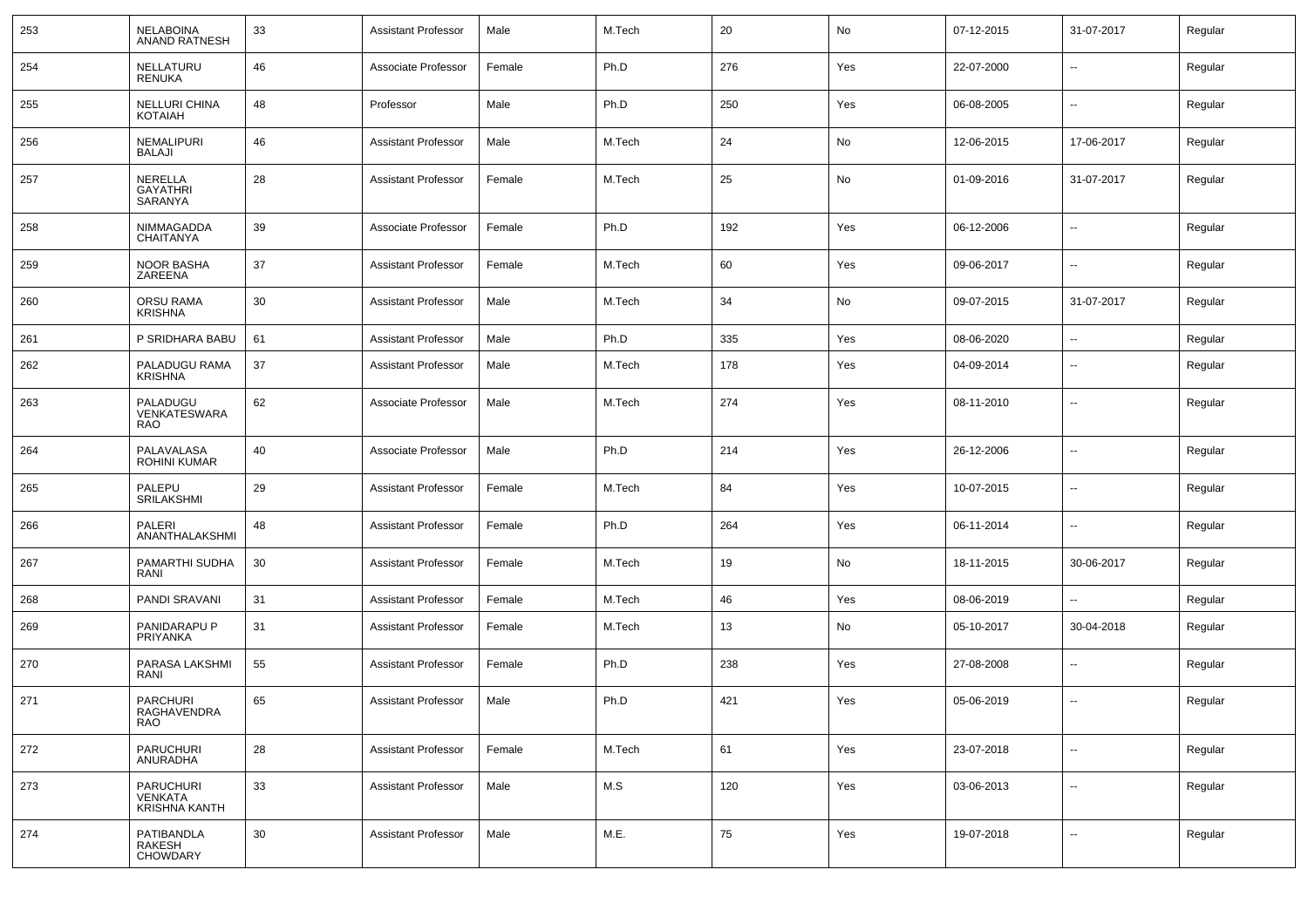| 275 | PATIBANDLA<br><b>VENKATESWARA</b><br><b>RAO</b>              | 45     | <b>Assistant Professor</b> | Male   | Ph.D   | 258        | Yes | 24-08-2005 | --                       | Regular  |
|-----|--------------------------------------------------------------|--------|----------------------------|--------|--------|------------|-----|------------|--------------------------|----------|
| 276 | PATURU V S<br><b>MARUTHI KRISHNA</b>                         | 54     | Associate Professor        | Male   | M.E.   | 346        | Yes | 23-08-1995 | Ξ.                       | Regular  |
| 277 | PAVULURI BALA<br><b>PRASANTHI</b>                            | 31     | Assistant Professor        | Female | M.Tech | 61         | Yes | 16-07-2018 | $\overline{\phantom{a}}$ | Regular  |
| 278 | PEDALANKA<br><b>PURNA</b><br>SARASWATHI<br><b>SUBHASHINI</b> | 40     | Associate Professor        | Female | M.Tech | 240        | Yes | 06-07-2001 | --                       | Regular  |
| 279 | PEDDI<br>KOTESWARA RAO<br><b>CHOWDARY</b>                    | 33     | <b>Assistant Professor</b> | Male   | M.Tech | 36         | Yes | 05-06-2019 | --                       | Regular  |
| 280 | PENDYALA<br><b>APARNA</b>                                    | 32     | <b>Assistant Professor</b> | Female | M.Tech | 61         | Yes | 18-06-2019 | --                       | Regular  |
| 281 | PENDYALA<br><b>SAILAJA</b>                                   | 40     | <b>Assistant Professor</b> | Female | M.E.   | 204        | Yes | 07-04-2005 | Ξ.                       | Regular  |
| 282 | PENDYALA YAMINI                                              | 50     | <b>Assistant Professor</b> | Female | Ph.D   | 226        | No  | 26-07-2010 | 07-08-2018               | Regular  |
| 283 | PENTYALACHENC<br>HU SANJEEVA<br><b>RAO</b>                   | 60     | Professor                  | Male   | Ph.D   | 394        | Yes | 09-04-1991 | --                       | Regular  |
| 284 | <b>PERURI</b><br><b>BHASKARA RAO</b>                         | 61     | Associate Professor        | Male   | Ph.D   | 358        | Yes | 30-08-1995 | Ξ.                       | Regular  |
| 285 | PIDIKITI TRIPURA                                             | 41     | <b>Assistant Professor</b> | Female | Ph.D   | 217        | Yes | 28-06-2018 | Ξ.                       | Regular  |
| 286 | PITTALA SURESH<br><b>KUMAR</b>                               | 37     | Associate Professor        | Male   | Ph.D   | 156        | Yes | 22-11-2019 | --                       | Regular  |
| 287 | POLINENI GOURI<br>SANKAR                                     | 58     | Associate Professor        | Male   | Ph.D   | 418        | Yes | 19-12-1988 | --                       | Regular  |
| 288 | <b>PONDURI</b><br><b>SAMATHA</b><br><b>CHOWDARY</b>          | 39     | <b>Assistant Professor</b> | Female | Ph.D   | 166        | Yes | 03-04-2010 | --                       | Regular  |
| 289 | PONDURI SIVA<br>PRASAD                                       | 42     | <b>Assistant Professor</b> | Male   | M.Tech | 190        | Yes | 13-11-2008 | -−                       | Regular  |
| 290 | <b>PONNAM</b><br><b>VENKATA K BABU</b>                       | 42     | <b>Assistant Professor</b> | Male   | Ph.D   | 190        | Yes | 03-06-2013 | --                       | Regular  |
| 291 | PONNEKANTI S V<br><b>KRISHNA</b>                             | 30     | <b>Assistant Professor</b> | Male   | M.Tech | 39         | No  | 10-06-2015 | 31-07-2018               | Visiting |
| 292 | <b>PRAKASH</b><br>VANGAVOLU                                  | 40     | <b>Assistant Professor</b> | Male   | M.Tech | 49         | Yes | 05-06-2019 | $\overline{\phantom{a}}$ | Regular  |
| 293 | PUCHANUTHALA<br>SIVA KRISHNA                                 | 39     | <b>Assistant Professor</b> | Male   | M.Tech | 166        | Yes | 07-10-2009 | ⊷.                       | Regular  |
| 294 | Pudota Bindu Sri                                             | 24     | <b>Assistant Professor</b> | Female | M.Tech | 39         | Yes | 08-03-2021 | $\sim$                   | Regular  |
| 295 | Putty Srividya                                               | 27     | <b>Assistant Professor</b> | Female | M.Tech | $\sqrt{5}$ | Yes | 10-12-2020 | $\sim$                   | Regular  |
| 296 | <b>PUVVADI</b><br><b>VENKATA MAHESH</b>                      | 31     | <b>Assistant Professor</b> | Male   | M.Tech | 94         | Yes | 02-08-2014 | Щ,                       | Regular  |
| 297 | R SESHU KUMAR                                                | $30\,$ | <b>Assistant Professor</b> | Male   | M.Tech | 26         | No  | 09-07-2018 | 28-02-2019               | Regular  |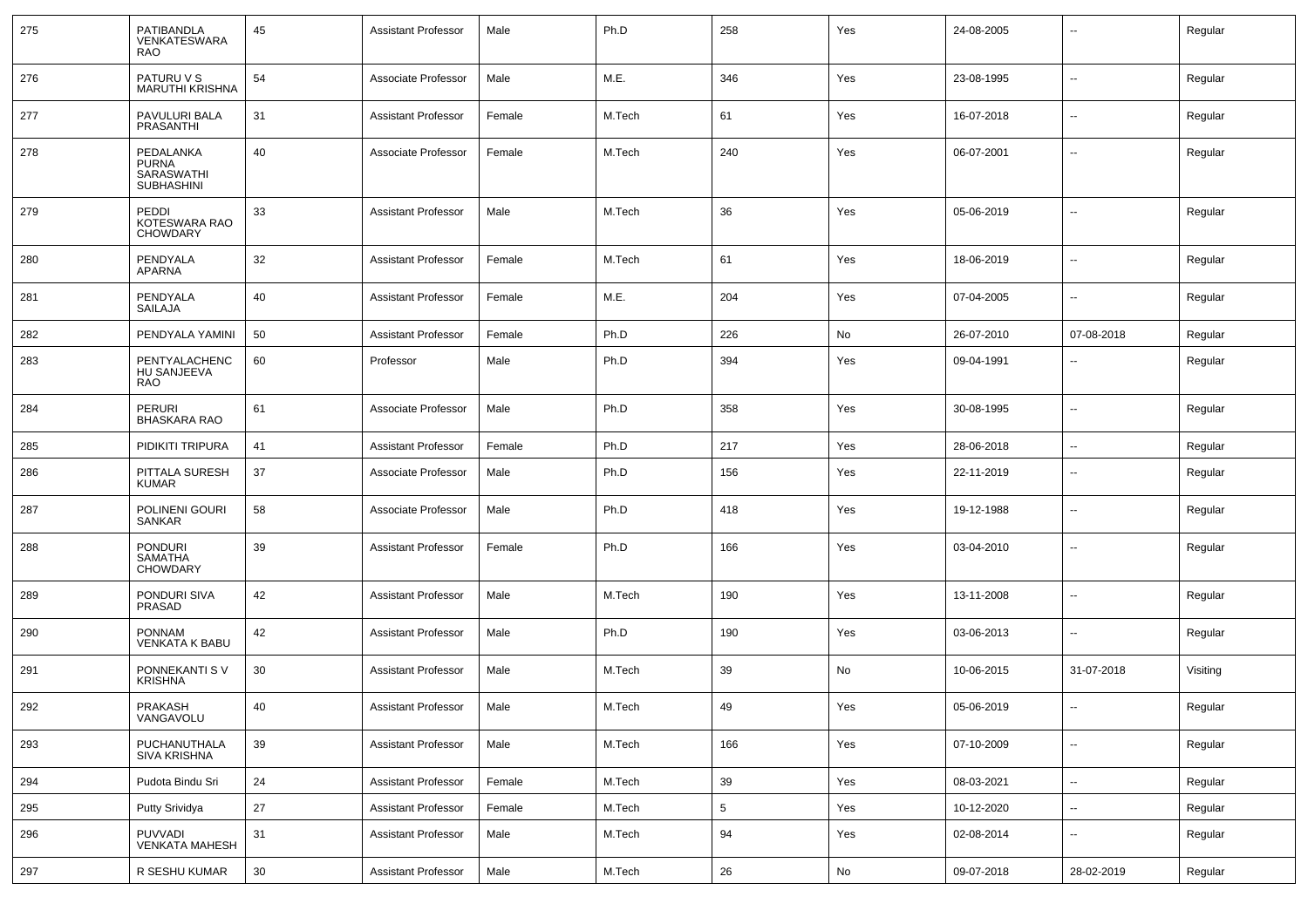| 298 | RAAVI SATYA SAI<br><b>DEEP</b>                 | 29     | <b>Assistant Professor</b> | Male   | M.Tech | 96              | Yes | 18-08-2014 | $\overline{\phantom{a}}$ | Regular |
|-----|------------------------------------------------|--------|----------------------------|--------|--------|-----------------|-----|------------|--------------------------|---------|
| 299 | RACHAMMALLU<br>VAISHNAVA<br><b>KUMAR</b>       | 29     | Assistant Professor        | Male   | M.Tech | 82              | Yes | 18-08-2014 | $\mathbf{u}$             | Regular |
| 300 | <b>RACHAPUTI</b><br><b>BHANU PRAKASH</b>       | 29     | <b>Assistant Professor</b> | Male   | M.Tech | 63              | Yes | 15-07-2016 | $\mathbf{u}$             | Regular |
| 301 | RADHAKRISHNAN<br>KALAIVANNAN                   | 29     | <b>Assistant Professor</b> | Male   | M.Tech | 24              | No  | 13-07-2016 | 04-08-2017               | Regular |
| 302 | RAMINENI<br>SURENDRABABU                       | 53     | Associate Professor        | Male   | M.Tech | 346             | Yes | 08-05-2010 | $\overline{\phantom{a}}$ | Regular |
| 303 | <b>RAVI SRINIVASA</b><br><b>RAO</b>            | 57     | Professor                  | Male   | Ph.D   | 422             | No  | 11-03-2008 | 22-12-2018               | Regular |
| 304 | RAVIPATI NAVYA                                 | 28     | <b>Assistant Professor</b> | Female | M.Tech | 25              | Yes | 03-06-2019 | $\sim$                   | Regular |
| 305 | RAVULAPATI<br><b>LAKSHMI TULASI</b>            | 43     | Professor                  | Female | Ph.D   | 241             | Yes | 05-07-2018 | $\sim$                   | Regular |
| 306 | <b>RAYAPATI MABU</b><br><b>BASHA</b>           | 42     | <b>Assistant Professor</b> | Male   | M.Tech | 178             | Yes | 25-08-2008 | $\mathbf{u}$             | Regular |
| 307 | RAYAPROLU<br>MALLIKHARJUNA<br><b>RAGHUVEER</b> | 30     | Assistant Professor        | Male   | M.Tech | 62              | Yes | 03-08-2016 | $\sim$                   | Regular |
| 308 | RAYIDI<br>VIDYADHAR                            | 50     | <b>Assistant Professor</b> | Male   | Ph.D   | 298             | Yes | 02-02-1998 | $\mathbf{u}$             | Regular |
| 309 | <b>REDDY RAMA</b><br><b>KUMAR</b>              | 57     | Associate Professor        | Male   | Ph.D   | 334             | No  | 18-09-2006 | 13-05-2021               | Regular |
| 310 | <b>REDDY</b><br>SRINIVASULU                    | 50     | <b>Assistant Professor</b> | Male   | Ph.D   | 274             | Yes | 06-06-2007 | $\mathbf{u}$             | Regular |
| 311 | S SRINIVASA RAO                                | 54     | <b>Assistant Professor</b> | Male   | M.Sc.  | 253             | Yes | 18-06-2019 | $\sim$                   | Regular |
| 312 | SADINENI RAMESH<br><b>BABU</b>                 | 43     | Assistant Professor        | Male   | M.Tech | 190             | Yes | 15-06-2009 | $\mathbf{u}$             | Regular |
| 313 | <b>SAJJA KARTHIK</b>                           | 30     | <b>Assistant Professor</b> | Male   | M.Tech | 65              | Yes | 18-07-2019 | $\sim$                   | Regular |
| 314 | SAJJA RADHIKA                                  | 47     | Other                      | Female | Ph.D   | 250             | Yes | 21-09-2007 | $\overline{a}$           | Regular |
| 315 | SAJJA SESHU<br><b>BABU</b>                     | 29     | <b>Assistant Professor</b> | Male   | M.Tech | 25              | No  | 01-09-2016 | 31-07-2017               | Regular |
| 316 | SAKHAMURI V<br><b>KISHORE</b>                  | 31     | <b>Assistant Professor</b> | Male   | M.Tech | 37              | Yes | 08-06-2019 | $\overline{\phantom{a}}$ | Regular |
| 317 | Sambasiva Rao<br>Aaradyula                     | 40     | Assistant Professor        | Male   | M.Tech | 108             | Yes | 01-11-2020 | $\overline{\phantom{a}}$ | Regular |
| 318 | SAMBUNI<br>VENKATA<br>SATYANARAYANA            | 52     | <b>Assistant Professor</b> | Male   | M.Tech | 334             | Yes | 16-02-2008 | $\sim$                   | Regular |
| 319 | SANKATHALA<br>VENKATA SRAVYA                   | 27     | <b>Assistant Professor</b> | Female | M.Tech | 25              | No  | 01-09-2016 | 31-07-2017               | Regular |
| 320 | Satuluri Manoj<br>Kumar                        | 29     | <b>Assistant Professor</b> | Male   | M.Tech | $5\phantom{.0}$ | Yes | 01-12-2020 | $\sim$                   | Regular |
| 321 | SELVARAJ<br><b>MONIKA</b>                      | $30\,$ | <b>Assistant Professor</b> | Female | M.A    | 69              | Yes | 24-10-2018 | $\sim$                   | Regular |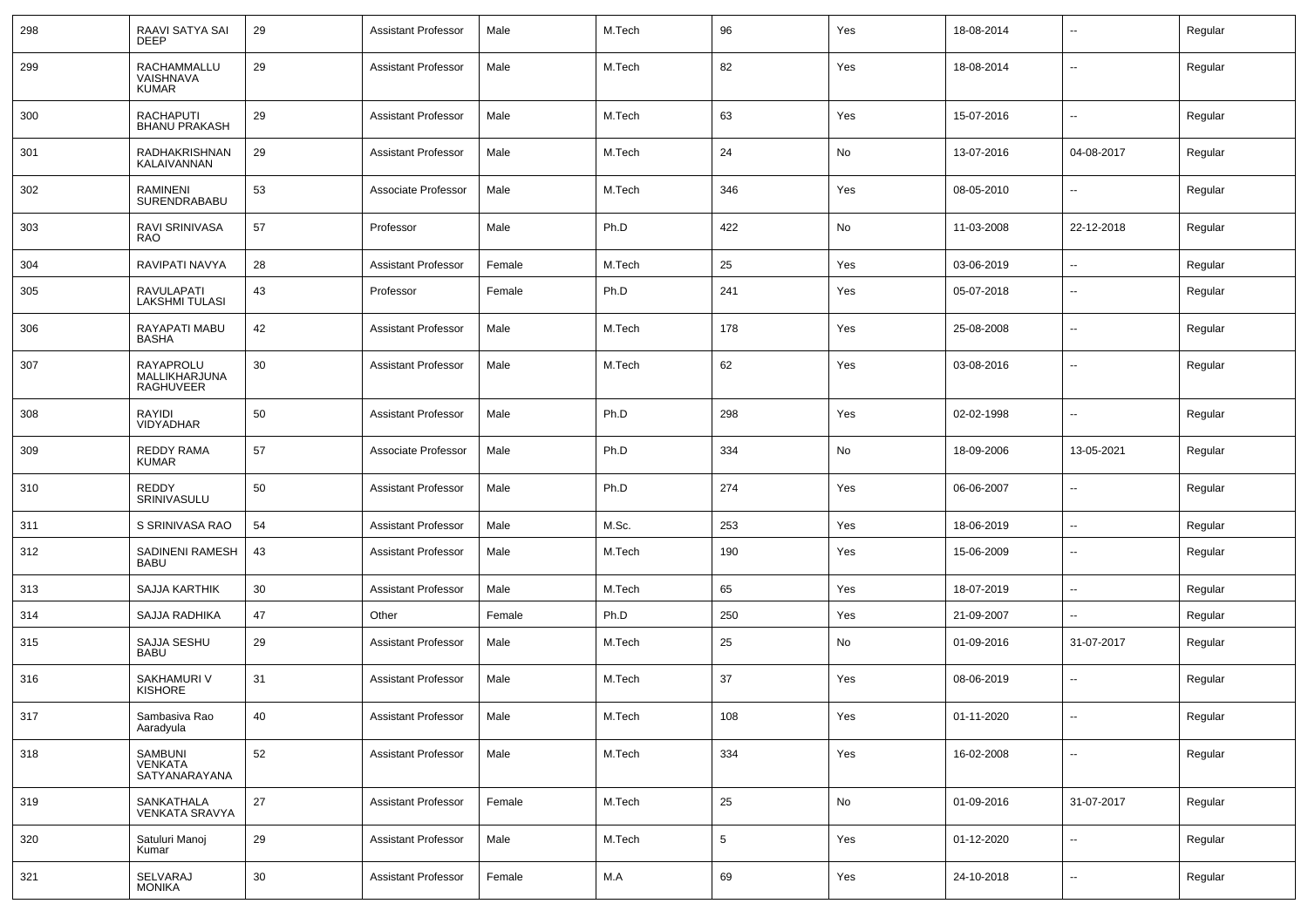| 322 | SHAIK BASHEER<br>AHAMED                           | 40 | <b>Assistant Professor</b> | Male   | M.Tech | 48  | Yes | 06-06-2019 | $\overline{\phantom{a}}$ | Regular |
|-----|---------------------------------------------------|----|----------------------------|--------|--------|-----|-----|------------|--------------------------|---------|
| 323 | SHAIK DEEN<br><b>MOHAMMAD</b>                     | 30 | <b>Assistant Professor</b> | Male   | M.Tech | 25  | Yes | 06-06-2019 | $\sim$                   | Regular |
| 324 | SHAIK JANNATHUL<br><b>FIRDOSH</b>                 | 25 | <b>Assistant Professor</b> | Female | M.Tech | 25  | Yes | 09-06-2019 | $\sim$                   | Regular |
| 325 | Shaik Johny Ibrahim                               | 27 | <b>Assistant Professor</b> | Male   | M.Tech | 17  | Yes | 02-02-2020 | $\sim$                   | Regular |
| 326 | <b>SHAIK MEERAVALI</b>                            | 30 | <b>Assistant Professor</b> | Male   | M.Tech | 51  | No  | 11-06-2015 | 01-10-2019               | Regular |
| 327 | <b>SHAIK</b><br><b>MOHAMMAD</b><br><b>HASHEER</b> | 33 | <b>Assistant Professor</b> | Male   | Ph.D   | 106 | Yes | 03-06-2013 | $\overline{\phantom{a}}$ | Regular |
| 328 | <b>SHAIK RAJIYA</b>                               | 31 | <b>Assistant Professor</b> | Female | M.Tech | 25  | Yes | 02-06-2019 | $\mathbf{u}$             | Regular |
| 329 | <b>SHAIK RUBEENA</b>                              | 31 | <b>Assistant Professor</b> | Female | M.Tech | 48  | No  | 14-07-2015 | 01-12-2016               | Regular |
| 330 | <b>SHAIK SHAMA</b>                                | 31 | <b>Assistant Professor</b> | Female | M.Tech | 38  | No  | 15-07-2015 | 31-07-2017               | Regular |
| 331 | SHIBANEE DASH                                     | 30 | <b>Assistant Professor</b> | Female | M.Tech | 21  | No  | 08-06-2017 | 08-03-2019               | Regular |
| 332 | <b>SIKHAKOLLI</b><br><b>SRAVAN KUMAR</b>          | 28 | <b>Assistant Professor</b> | Male   | M.Tech | 60  | No  | 27-03-2015 | 31-07-2017               | Regular |
| 333 | <b>SINGH MAHENDRA</b>                             | 30 | <b>Assistant Professor</b> | Male   | M.Tech | 17  | No  | 13-06-2017 | 27-09-2018               | Regular |
| 334 | SINGU MASTAN<br><b>RAO</b>                        | 52 | <b>Assistant Professor</b> | Male   | Ph.D   | 226 | Yes | 09-01-2006 | $\sim$                   | Regular |
| 335 | Siva prasad<br>Pulicherla                         | 43 | <b>Assistant Professor</b> | Male   | M.Tech | 159 | Yes | 01-02-2008 | $\overline{\phantom{a}}$ | Regular |
| 336 | <b>SYED SYEED</b><br>AHAMMED                      | 28 | <b>Assistant Professor</b> | Male   | M.Tech | 70  | No  | 16-11-2015 | 31-07-2021               | Regular |
| 337 | T R CHANDNI                                       | 27 | <b>Assistant Professor</b> | Female | M.Tech | 48  | Yes | 04-07-2018 | $\sim$                   | Regular |
| 338 | TADIKONDA<br><b>JAGANMOHAN</b>                    | 38 | <b>Assistant Professor</b> | Male   | M.Sc.  | 156 | Yes | 07-01-2017 | $\mathbf{u}$             | Regular |
| 339 | TAMMINANA<br>YAMINI                               | 29 | <b>Assistant Professor</b> | Female | M.Tech | 73  | Yes | 09-07-2015 | $\overline{\phantom{a}}$ | Regular |
| 340 | <b>TARIGOPULA</b><br>YAMINI<br><b>KOTESWARI</b>   | 28 | <b>Assistant Professor</b> | Female | M.Tech | 49  | Yes | 02-06-2019 | $\overline{\phantom{a}}$ | Regular |
| 341 | THALLURU<br><b>SUNEETHA</b>                       | 45 | <b>Assistant Professor</b> | Female | M.Tech | 166 | Yes | 07-08-2009 | $\mathbf{u}$             | Regular |
| 342 | THATI NAGA SAI<br>RAMA KRISHNA                    | 29 | <b>Assistant Professor</b> | Male   | M.Tech | 72  | Yes | 30-06-2016 | --                       | Regular |
| 343 | THOTA SIVA HEMA<br>LATHA                          | 28 | <b>Assistant Professor</b> | Female | M.Tech | 25  | Yes | 03-06-2019 | $\sim$                   | Regular |
| 344 | TULLIMILLI CH<br>PADMINI                          | 32 | <b>Assistant Professor</b> | Female | M.Tech | 75  | Yes | 18-06-2015 | $\sim$                   | Regular |
| 345 | TUMMALA RANGA<br><b>BABU</b>                      | 52 | Other                      | Male   | Ph.D   | 310 | Yes | 24-07-2003 | $\sim$                   | Regular |
| 346 | <b>UDAYKRISHNA</b><br><b>TUBATI</b>               | 33 | <b>Assistant Professor</b> | Male   | M.Tech | 97  | Yes | 02-06-2019 | $\sim$                   | Regular |
| 347 | <b>UNNAM SARAYU</b>                               | 44 | Assistant Professor        | Female | M.Tech | 161 | Yes | 31-05-2007 | $\sim$                   | Regular |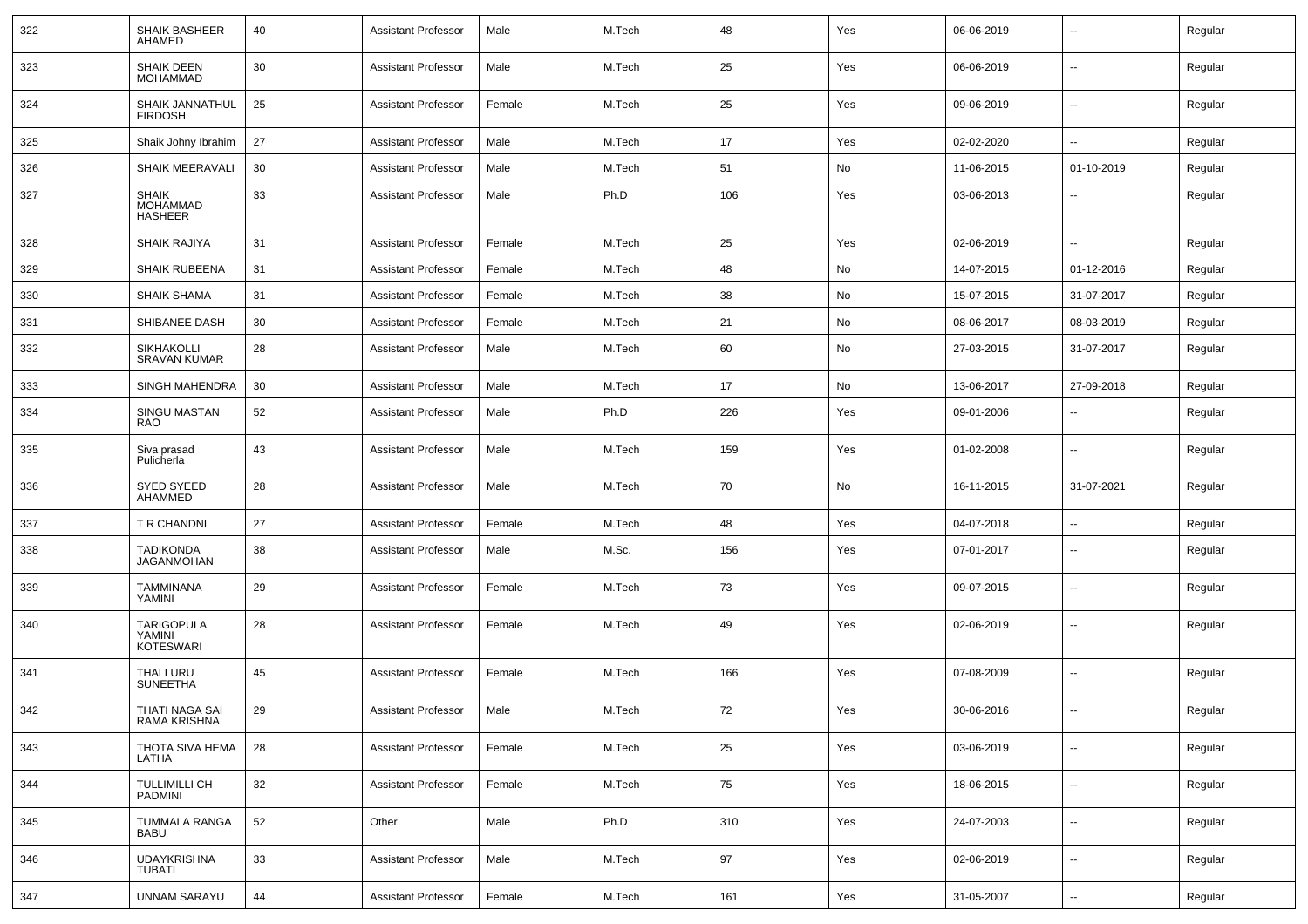| 348 | <b>UPPALA PALLAVI</b>                            | 28 | <b>Assistant Professor</b> | Female | M.Tech | 51  | No  | 01-07-2016 | 01-07-2020               | Regular |
|-----|--------------------------------------------------|----|----------------------------|--------|--------|-----|-----|------------|--------------------------|---------|
| 349 | <b>UPPALA RAMA</b><br><b>KRISHNA</b>             | 41 | <b>Assistant Professor</b> | Male   | M.Tech | 214 | Yes | 19-01-2009 | --                       | Regular |
| 350 | V NARENDRA<br><b>KUMAR</b>                       | 30 | <b>Assistant Professor</b> | Male   | M.Tech | 56  | No  | 28-06-2018 | 01-10-2019               | Regular |
| 351 | Vaddeli Uma<br>Mahesh                            | 63 | <b>Assistant Professor</b> | Male   | Ph.D   | 430 | Yes | 01-12-2020 | $\overline{\phantom{a}}$ | Regular |
| 352 | VADLAMUDI<br><b>TARACHAND</b>                    | 35 | <b>Assistant Professor</b> | Male   | Ph.D   | 142 | Yes | 26-11-2011 | Ш,                       | Regular |
| 353 | VALIVETI ANUSHA                                  | 28 | <b>Assistant Professor</b> | Female | M.Tech | 25  | Yes | 05-06-2019 | --                       | Regular |
| 354 | VALLURU PHANI<br><b>SANKAR</b>                   | 28 | <b>Assistant Professor</b> | Male   | M.Tech | 41  | No  | 14-12-2015 | 05-10-2019               | Regular |
| 355 | VANGIPURAM<br><b>SESHA SRINIVAS</b>              | 45 | <b>Assistant Professor</b> | Male   | Ph.D   | 250 | Yes | 31-08-2006 | ⊷.                       | Regular |
| 356 | <b>VASANTHAM SJRK</b><br><b>PADMINI VALLI</b>    | 34 | <b>Assistant Professor</b> | Female | M.Tech | 130 | Yes | 08-09-2011 | --                       | Regular |
| 357 | VEERAVALLI<br><b>RAMAKOTESWARA</b><br><b>RAO</b> | 40 | Associate Professor        | Male   | Ph.D   | 238 | Yes | 17-09-2008 | $\overline{\phantom{a}}$ | Regular |
| 358 | <b>VEESAM VENKATA</b><br>SRINIVASU               | 38 | <b>Assistant Professor</b> | Male   | M.Tech | 166 | Yes | 06-08-2009 | Ш,                       | Regular |
| 359 | <b>VELAGA SRI</b><br><b>VIDHYA</b>               | 30 | <b>Assistant Professor</b> | Female | M.Tech | 106 | Yes | 23-08-2012 | --                       | Regular |
| 360 | VELAGA<br><b>TEJASWINI</b>                       | 29 | <b>Assistant Professor</b> | Female | M.Tech | 25  | Yes | 04-06-2019 | $\overline{a}$           | Regular |
| 361 | <b>VELPURI SURYA</b><br><b>CHANDRA</b>           | 30 | <b>Assistant Professor</b> | Female | M.Tech | 33  | No  | 18-12-2015 | 31-12-2016               | Regular |
| 362 | VEMULAPALLI<br>CHITTARANJAN<br>DAS               | 58 | Professor                  | Male   | Ph.D   | 406 | Yes | 10-08-1987 | --                       | Regular |
| 363 | VENIGANDLA<br><b>NAGA MAHESH</b>                 | 29 | <b>Assistant Professor</b> | Male   | M.Tech | 57  | Yes | 02-11-2017 | -−                       | Regular |
| 364 | <b>VENKATA</b><br>LAKSHMI<br><b>KANDULA</b>      | 39 | <b>Assistant Professor</b> | Female | M.Sc.  | 205 | Yes | 03-06-2019 | $\overline{\phantom{a}}$ | Regular |
| 365 | Venkata Pavan<br>Kumar akula                     | 34 | <b>Assistant Professor</b> | Male   | M.Tech | 65  | Yes | 04-12-2020 | $\sim$                   | Regular |
| 366 | Veravalli K<br>Chakravarthi                      | 31 | Assistant Professor        | Male   | M.Tech | 6   | Yes | 06-11-2020 | $\overline{\phantom{a}}$ | Regular |
| 367 | <b>VIKRAM LAKSHMI</b><br><b>SUNEETHA</b>         | 36 | <b>Assistant Professor</b> | Female | M.Sc.  | 118 | Yes | 03-12-2012 | $\sim$                   | Regular |
| 368 | YADAVALLI<br>SUSHMA                              | 29 | <b>Assistant Professor</b> | Female | M.Tech | 37  | Yes | 10-06-2019 | $\sim$                   | Regular |
| 369 | YADLAPALLI<br>ARUNA                              | 51 | <b>Assistant Professor</b> | Female | Ph.D   | 274 | Yes | 01-12-2012 | $\sim$                   | Regular |
| 370 | YADLAPALLI<br>NAVEENA                            | 32 | <b>Assistant Professor</b> | Female | M.Tech | 49  | Yes | 02-06-2019 | $\sim$                   | Regular |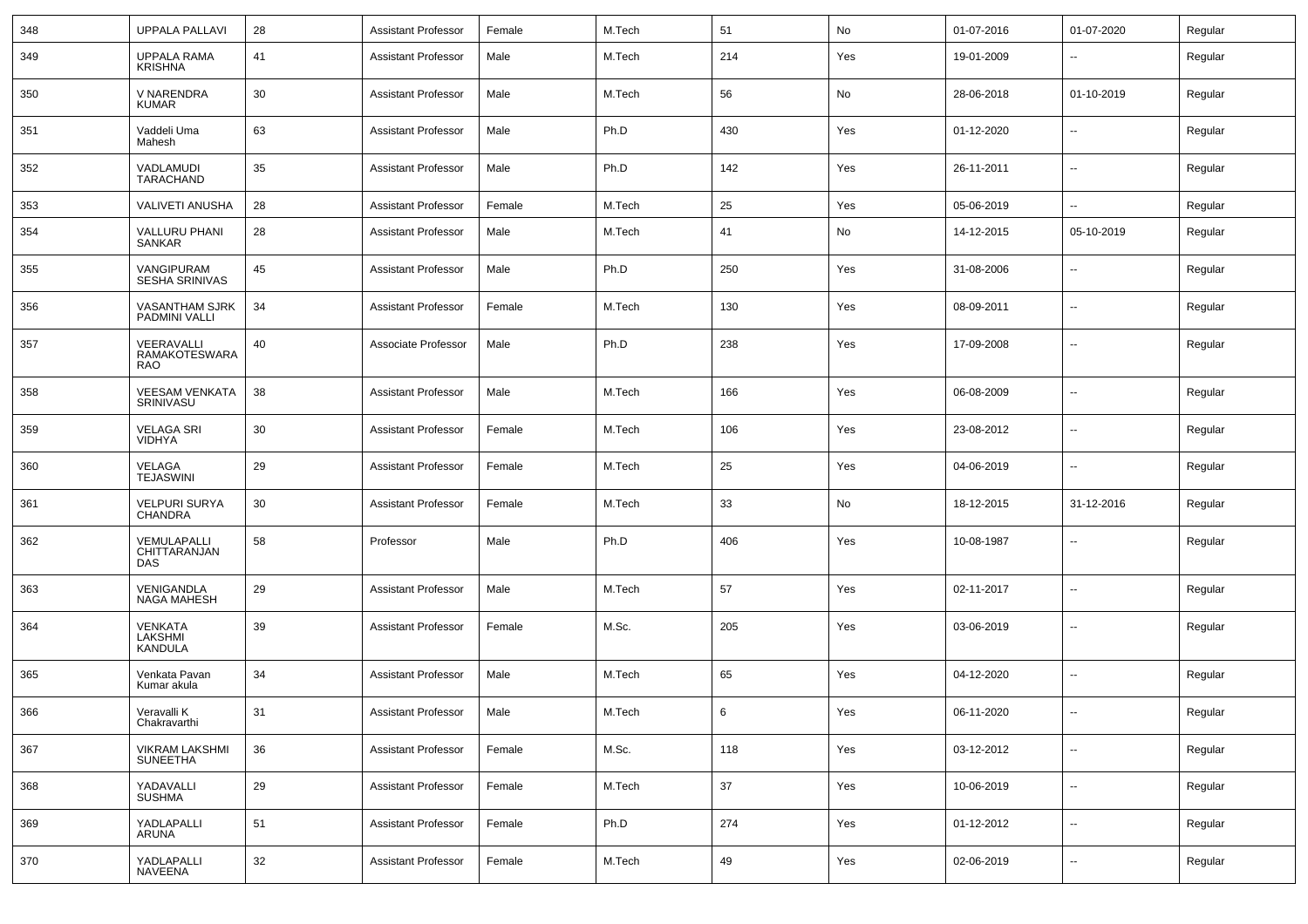| 371 | YADLAPALLI<br>RAVINDRANATH<br><b>TAGORE</b>       | 42 | Associate Professor        | Male   | Ph.D       | 210 | Yes | 30-05-2019 |                          | Regular |
|-----|---------------------------------------------------|----|----------------------------|--------|------------|-----|-----|------------|--------------------------|---------|
| 372 | YALLAMANDA<br><b>KORITIPATI</b>                   | 37 | <b>Assistant Professor</b> | Male   | M.Tech     | 73  | Yes | 01-07-2019 | ⊷.                       | Regular |
| 373 | YAMINEESUDHA<br><b>MADDINENI</b>                  | 38 | <b>Assistant Professor</b> | Female | M.Sc.      | 25  | Yes | 05-06-2019 | $\overline{\phantom{a}}$ | Regular |
| 374 | YAMPARALA<br><b>SUMANTH</b>                       | 34 | <b>Assistant Professor</b> | Male   | M.Tech     | 130 | Yes | 13-07-2010 | ⊷.                       | Regular |
| 375 | YARAMASU<br><b>SURIBABU</b>                       | 45 | <b>Assistant Professor</b> | Male   | M.Tech     | 226 | Yes | 21-06-2006 | ⊷.                       | Regular |
| 376 | YARLAGADDA<br>MADHULIKA                           | 37 | <b>Assistant Professor</b> | Female | Ph.D       | 130 | Yes | 03-06-2013 | $\overline{\phantom{a}}$ | Regular |
| 377 | YARLAGADDA<br>MALLIKHARJUNA<br><b>RAO</b>         | 32 | <b>Assistant Professor</b> | Male   | M.Tech     | 76  | Yes | 30-05-2018 | $\overline{\phantom{a}}$ | Regular |
| 378 | YELLANKULA<br><b>BHAVANI</b>                      | 30 | <b>Assistant Professor</b> | Female | M.Tech     | 49  | Yes | 16-06-2019 | $\overline{\phantom{a}}$ | Regular |
| 379 | YELLAPRAGADA<br>NAGA VENKATA<br>SAI RAM           | 31 | <b>Assistant Professor</b> | Male   | M.Tech     | 91  | Yes | 08-02-2014 | $\overline{\phantom{a}}$ | Regular |
| 380 | YELLINDI MADHAVI                                  | 29 | <b>Assistant Professor</b> | Female | M.Tech     | 108 | Yes | 18-08-2014 | $\overline{a}$           | Regular |
| 381 | YENIKAPATI<br>SRINIVASA RAO                       | 57 | <b>Assistant Professor</b> | Male   | M.Sc.      | 410 | No  | 10-06-2020 | 18-05-2021               | Regular |
| 382 | ZARAPALA<br><b>SUNITHA BAI</b>                    | 33 | <b>Assistant Professor</b> | Female | M.Tech     | 154 | Yes | 07-09-2012 | $\overline{\phantom{a}}$ | Regular |
| 383 | Ajay Kumar Yella                                  | 33 | <b>Assistant Professor</b> | Male   | <b>MBA</b> | 11  | Yes | 11-06-2020 | $\overline{\phantom{a}}$ | Regular |
| 384 | AJJARAPU<br><b>VENKATA SATYA</b><br><b>ASHOK</b>  | 60 | Associate Professor        | Male   | Ph.D       | 394 | Yes | 14-02-2008 | $\overline{\phantom{a}}$ | Regular |
| 385 | <b>BOLLA KOTI</b><br>SURYA PRAKASHA<br><b>RAO</b> | 63 | Professor                  | Male   | Ph.D       | 430 | No  | 26-06-1998 | 19-10-2020               | Regular |
| 386 | DHULIPALLA<br>CHAKRADHAR                          | 38 | <b>Assistant Professor</b> | Male   | MBA        | 118 | Yes | 22-07-2010 | --                       | Regular |
| 387 | Gottam Suneel                                     | 41 | <b>Assistant Professor</b> | Male   | <b>MBA</b> | 30  | No  | 31-08-2017 | 18-09-2019               | Regular |
| 388 | K DEEPTHI                                         | 44 | <b>Assistant Professor</b> | Female | MBA        | 96  | Yes | 05-01-2017 |                          | Regular |
| 389 | KAMARAJU<br>SURYANARAYANA                         | 49 | Associate Professor        | Male   | Ph.D       | 262 | Yes | 02-09-2013 | н.                       | Regular |
| 390 | <b>KURRA VAMSI</b><br><b>KRISHNA</b>              | 39 | <b>Assistant Professor</b> | Male   | <b>MBA</b> | 83  | Yes | 19-03-2015 | $\sim$                   | Regular |
| 391 | Lakshminarayana<br>Ponnam                         | 35 | <b>Assistant Professor</b> | Male   | <b>MBA</b> | 17  | Yes | 12-03-2020 | $\sim$                   | Regular |
| 392 | <b>MALLADI SIRISHA</b>                            | 33 | <b>Assistant Professor</b> | Female | <b>MBA</b> | 30  | No  | 02-04-2015 | 31-07-2017               | Regular |
| 393 | MARTHA<br>MANJUSHA                                | 36 | <b>Assistant Professor</b> | Female | Ph.D       | 154 | No  | 02-09-2013 | 25-04-2021               | Regular |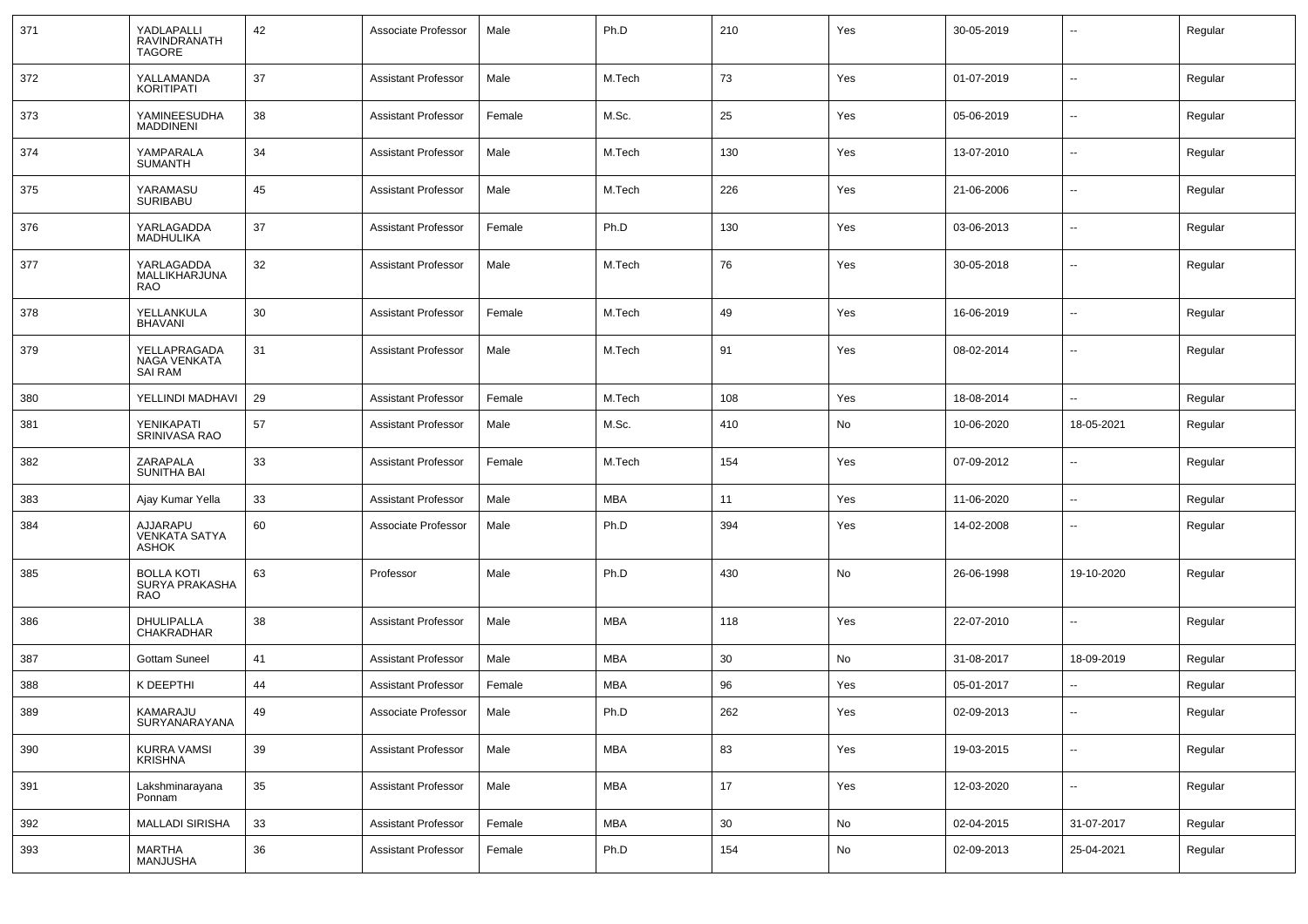| 394 | <b>NARNE VENKATA</b><br>SRINIVASA RAO        | 56 | Dean / Principal /<br>Director / Vice<br>Chancellor | Male   | Ph.D       | 51  | Yes | 07-08-2017 |                          | Regular |
|-----|----------------------------------------------|----|-----------------------------------------------------|--------|------------|-----|-----|------------|--------------------------|---------|
| 395 | NUTALAPATI VIJAY<br>KUMAR                    | 38 | <b>Assistant Professor</b>                          | Male   | <b>MBA</b> | 64  | Yes | 23-03-2015 | $\overline{\phantom{a}}$ | Regular |
| 396 | P NAGA LAKSHMI                               | 40 | <b>Assistant Professor</b>                          | Female | MBA        | 38  | Yes | 01-08-2018 | $\overline{\phantom{a}}$ | Regular |
| 397 | <b>PONDURI</b><br>SIDDHARTHA                 | 39 | <b>Assistant Professor</b>                          | Male   | M. Phil    | 214 | Yes | 26-07-2010 | $\overline{\phantom{a}}$ | Regular |
| 398 | PRATAPA VAMSI<br><b>KRISHNA</b>              | 39 | <b>Assistant Professor</b>                          | Male   | Ph.D       | 192 | No  | 01-11-2010 | 30-06-2021               | Regular |
| 399 | <b>SHAIK MABUNNI</b>                         | 37 | Associate Professor                                 | Female | Ph.D       | 190 | Yes | 22-12-2006 | $\overline{\phantom{a}}$ | Regular |
| 400 | <b>SHAIK SYED</b><br><b>MASTANBI</b>         | 37 | <b>Assistant Professor</b>                          | Female | <b>MBA</b> | 84  | Yes | 01-04-2015 | $\overline{\phantom{a}}$ | Regular |
| 401 | <b>TALLURI SREE</b><br><b>KRISHNA</b>        | 54 | Other                                               | Male   | Ph.D       | 334 | Yes | 26-06-1996 | $\overline{\phantom{a}}$ | Regular |
| 402 | VEJANDLA<br><b>JAGADEESH</b><br><b>KUMAR</b> | 44 | <b>Assistant Professor</b>                          | Male   | <b>MBA</b> | 89  | Yes | 13-06-2019 | $\overline{\phantom{a}}$ | Regular |
| 403 | YADLAPALLI ANIL<br>KUMAR                     | 34 | <b>Assistant Professor</b>                          | Male   | <b>MBA</b> | 64  | Yes | 23-03-2015 | --                       | Regular |
| 404 | KANADAM<br><b>KARTHEEKA</b><br>PAVAN         | 48 | Other                                               | Female | Ph.D       | 286 | Yes | 01-08-1998 | --                       | Regular |
| 405 | <b>BHARGAVI</b><br>NALLURI                   | 35 | <b>Assistant Professor</b>                          | Female | <b>MCA</b> | 25  | Yes | 02-06-2019 | ⊷.                       | Regular |
| 406 | YADLA ANUSHA                                 | 31 | <b>Assistant Professor</b>                          | Female | <b>MCA</b> | 36  | Yes | 04-06-2019 | н.                       | Regular |
| 407 | <b>SRI LAKSHMI</b><br><b>BHIMINENI</b>       | 37 | <b>Assistant Professor</b>                          | Female | M.Tech     | 25  | Yes | 09-06-2019 | $\overline{\phantom{a}}$ | Regular |
| 408 | <b>SIVA PARVATHI</b><br>KALLURI              | 35 | <b>Assistant Professor</b>                          | Female | <b>MCA</b> | 25  | Yes | 11-06-2019 | н.                       | Regular |
| 409 | <b>CHEREDDY</b><br>SRINIVASA RAO             | 47 | Associate Professor                                 | Male   | M.E.       | 274 | Yes | 02-07-1998 | $\overline{\phantom{a}}$ | Regular |
| 410 | <b>CHITTINENI</b><br><b>SUNEETHA</b>         | 47 | Associate Professor                                 | Female | Ph.D       | 262 | Yes | 08-06-1999 | $\overline{\phantom{a}}$ | Regular |
| 411 | <b>MANDAPATI</b><br><b>SRIDHAR</b>           | 46 | Associate Professor                                 | Male   | Ph.D       | 250 | Yes | 11-06-2000 | ⊷.                       | Regular |
| 412 | <b>THOTTATHYL</b><br>HYMAVATHI               | 40 | <b>Assistant Professor</b>                          | Female | <b>MCA</b> | 166 | Yes | 28-08-2007 |                          | Regular |
| 413 | VADDEMPUDI<br>SUJATHA LAKSHMI                | 42 | <b>Assistant Professor</b>                          | Female | Ph.D       | 154 | Yes | 06-05-2008 | $\overline{\phantom{a}}$ | Regular |
| 414 | MORSA<br>CHAITANYA                           | 42 | <b>Assistant Professor</b>                          | Female | <b>MCA</b> | 154 | Yes | 06-12-2008 | $\overline{\phantom{a}}$ | Regular |
| 415 | KONDABOLU<br>LAKSHMI<br>PRASANNA             | 36 | <b>Assistant Professor</b>                          | Female | <b>MCA</b> | 82  | Yes | 14-06-2013 | $\overline{\phantom{a}}$ | Regular |
| 416 | Shaik Gousia<br>Begum                        | 41 | <b>Assistant Professor</b>                          | Female | M.Tech     | 64  | Yes | 04-07-2019 | н.                       | Regular |